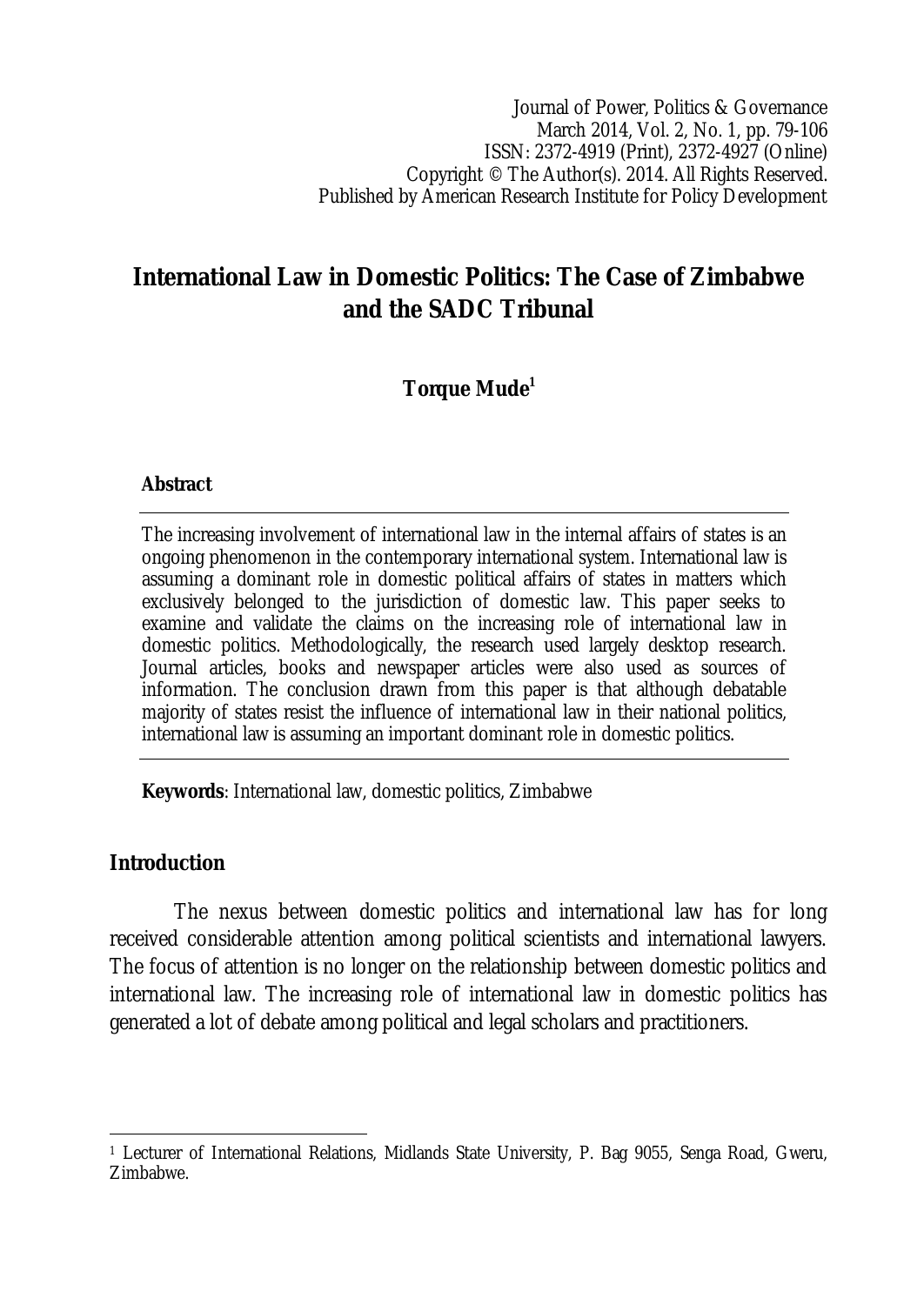On the one hand, international law is said to have no effective influence in domestic politics due to state sovereignty. On the other, international law is said to be assuming a dominant role in domestic politics signifying a paradigm shift from state sovereignty as control to sovereignty as responsibility, including to protect own citizens. International law has traditionally been concerned primarily with interstate relations. It has long governed relationships among states. Non- state actors such as individuals and international organizations enjoyed a minute fraction of international legal personality. Under traditional international law, domestic politics such as the claims of individuals could reach the international plane only when a state exercised diplomatic protection and espoused the claims of its nationals in an international forum. Contemporary international law reflects a shift from governing interstate relations to direct interference in domestic political issues, particularly state-citizen relations in the context of human rights.

## **Contending Issues**

According to Slaughter and Burke (2002: 43), "more recently, international law has penetrated the once exclusive zone of domestic affair to regulate the relationships between government and their own citizens, particularly through the growing bodies of human rights law and international criminal law". Domestic political affairs have long known to be the exclusive zone governed by domestic law. Since its inception, the role of international law in domestic political affairs has been limited and dependent on a state's conception of and attitude towards the international legal system (Martin and Ortega: 2009). A state could completely disregard international law if it had a negative attitude towards it. Furthermore, the concept of sovereignty empowered states to exercise absolute authority even if it meant violating rules of the international legal system. Today many states, Zimbabwe inclusive, still emphasise state sovereignty as basis for non-compliance with certain or all rules of international law. They still regard sovereignty as sacrosanct. Zimbabwe's rejection of the SADC tribunal's ruling in the Campbell case was based on sovereignty. The justice minister, Patrick Chinamasa, argued that Zimbabwe does not take orders from an organization such as SADC because the country recognizes the principle of non-interference in the internal affairs of another country. Noninterference is one of the pillars of Westphalian sovereignty. From a realist point of view, a state answers to higher authority. Realists also claim that states should not entrust their welfare with international and regional organizations.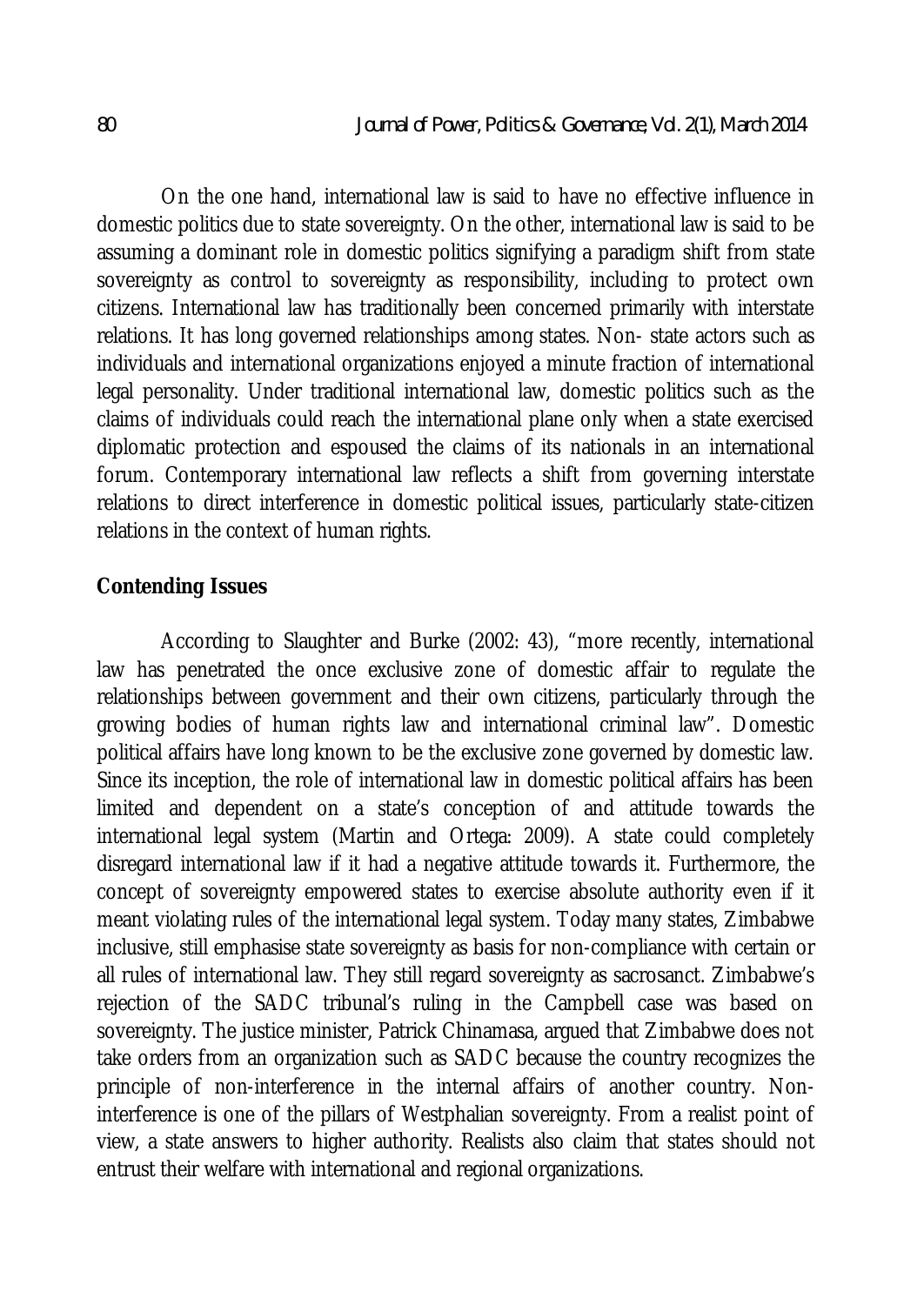International organizations are imperialistic in nature, it is argued. There is no doubt that the position taken by Zimbabwe in the Campbell case was informed by realist principles.

However, it ought to be recognized that international law is still developing and developing fast. The emergence of international human rights law, international criminal law, the doctrine of responsibility to protect, international and regional tribunals such as the SADC tribunal is evidence that the international legal system is growing. Consequently, the emergence of the above branches of international law has culminated in the involvement of international law in shaping domestic politics particularly protecting citizens from oppression by their governments. More so, it should be noted that this continued development of international law has had a revision effect on Westphalian concept of state sovereignty which many states are failing to recognize. If they are aware of the shift in state sovereignty they might be reluctant to embrace new sovereignty.

Traditional purposes of international law have been interstate, not intra-state. The traditional foundation of international law reflects the principles of Westphalian sovereignty often seemingly made up of equal parts myth and rhetoric (Krasner, 1999: 20). Formerly Westphalian sovereignty is the right to be left alone, to be free from external meddling or interference. At its inception, sovereignty was the golden rule of international law. This is because the conclusion of the Westphalia Treaty in 1648 and the birth of sovereignty were geared towards eradicating war in Europe. Sovereignty became a rule beyond the continent of Europe. According to principles of Westphalian sovereignty, no entity or entities challenges the power of a state. Noninterference in the domestic affairs of other states, border inviolability and state as the sole arbiter for making laws and administration are the golden principles of the Westphalian notion of sovereignty.

States can be part of international legal system to the degree they choose by consenting to particular rules (Dugard, 2007). International law is based on the consent of states. States possessed the power to agree or disagree with rules of international law. As a result, states had and still have the opportunity to manipulate international law for political ends by aligning themselves only to those rules which favor their national interests. Moreover, they had solutions to their internal problems.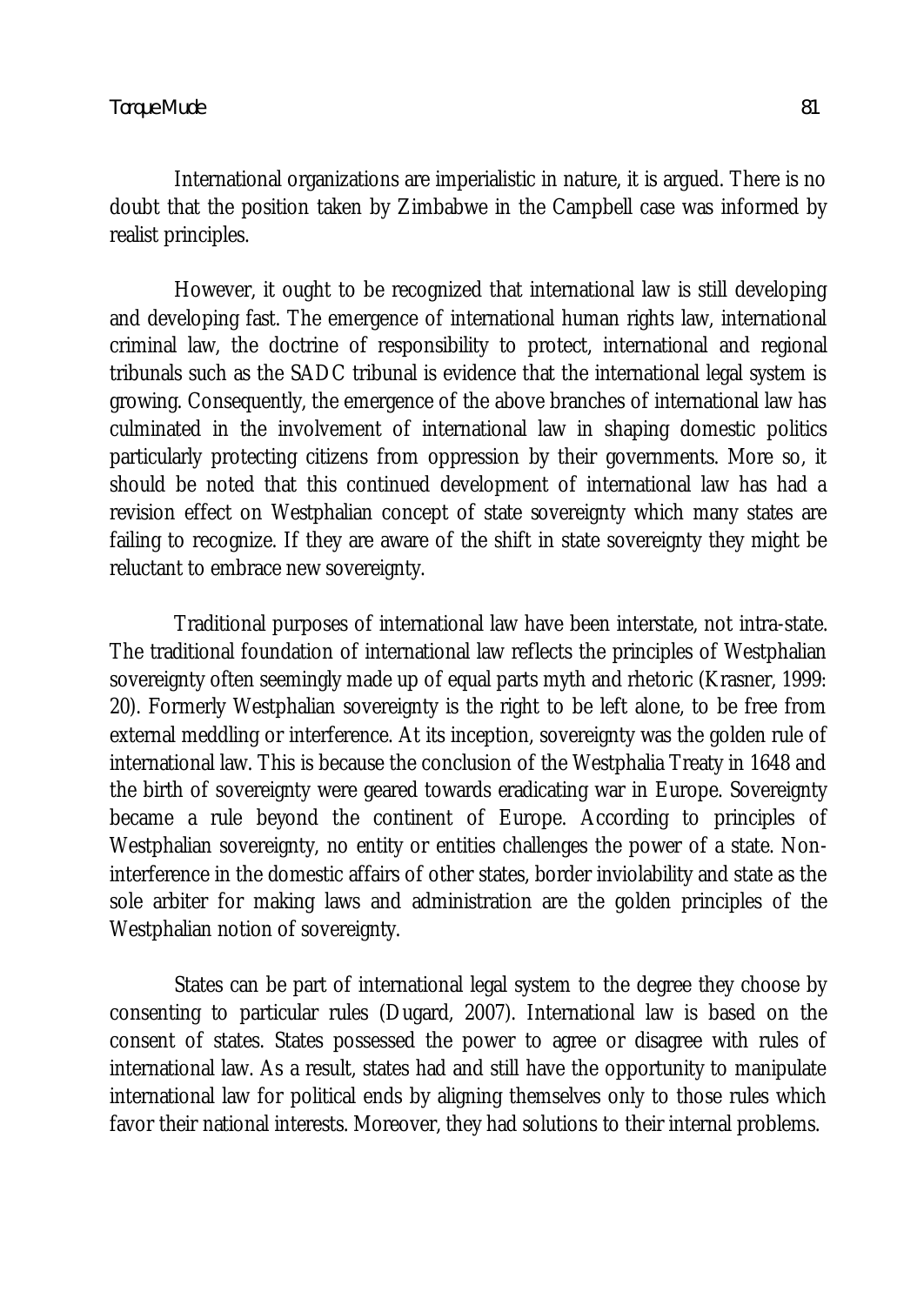Today however, challenges facing states and the international community alike demand very different responses and thus new rules for the international legal system (Slaughter and Burke, 2006). It has come to the attention of non-state actors that states do not have solutions to problems that befall the international community. Such problems, it has been realized, emanate from within states and states are reluctant, unable or unwilling to find lasting solutions. In contemporary international politics, individual states cannot be trusted to provide amicable remedies to, for instance, human rights abuses. The doctrine of responsible to protect among others has come on board to make sure that international law alters domestic politics to make sure that states do not abuse their power in their interaction with non-state actors such as individuals.

Furthermore, the process of globalization and the emergence of new transnational threats in the international system have fundamentally changed the nature of governance and the necessary purposes of international law (Leuprecht et al, 2012). From cross border pollution to terrorist training camps, from refugee flows to weapon proliferation, international problems have domestic roots than the interstate legal system in often powerless to address (Slaughter and Burke, 2006:70). In this regard, majority of international problems that threaten both national and international security have domestic origins. The sources of, for instance, refugee problems and human rights abuses emanate from within states. Most of these problems are a result of failure by domestic institutions to execute their policies and handle their mandates. In this study, the government of Zimbabwe is partly to blame for the land question problems that resulted in the fast track land reform programme which gave birth to the Campbell case. The political complexities of land question in Zimbabwe involved multiple parties, Britain, USA, white farmers and Zimbabwe herself, which had opposing interests. Zimbabwe's failure to deal with these complexities at home led to political and legal contestation, the Campbell case, in which the SADC tribunal acted as the court of last resort to resolve the issue. Other parties particularly Britain are to blame for the land problems that led to the Campbell case.

In the Chair's introduction of the Africa All Party Parliamentary Group (AAPPG) Report of 2009, it is claimed that Britain has a positive role to play on the basis of good faith in addressing the land issue in Zimbabwe (AAPPG Report, 2009: 12).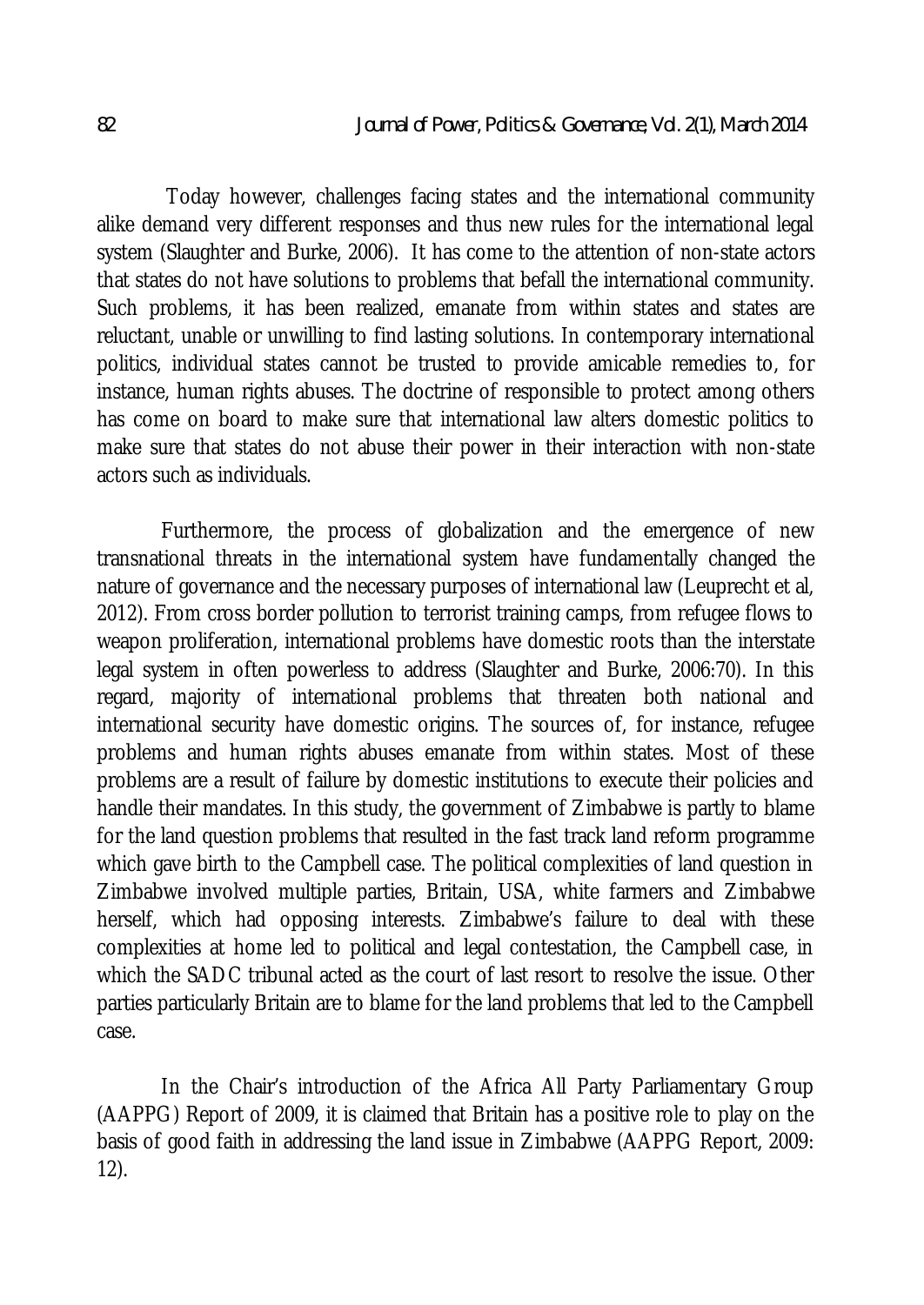To this effect Britain had initially recognized colonial responsibility for funding land redistribution in Zimbabwe a promise that was later betrayed when the Labor Party came into power in Britain in 1997. However, some say they were never an agreement on funding land reform in Zimbabwe (AAPPG Report, 2009: 14). This could be true given that no agreement was put in writing. According to Linnington (2000: 37), the Zimbabwean government was disappointed that its views on the land issue was not reflected in the text of the Lancaster House constitution, but there was text on property rights meant to protect rights of white farmers.

Although the land question involved several actors some whose commitment was doubtful, the government of Zimbabwe should have resolved the matter amicably through its domestic institutions without employing retribution, reprisal and retorsion actions. Domestic political and legal institutions were not used by the government because there was too much politicking on the part of the government. It appears the government wanted to farmers. Speaking at the ZANU PF Congress in December 2000, President Robert Mugabe aptly stated that,

"Our party continues to strike fear in the heart of the white man, they must tremble…The white man is not indigenous to Africa. Africa is for Africans…The white man part of an evil alliance" (...............)

In 2001 he said that,

"The white farmers will not be treated like special creatures. Why should they be treated as if they are next to God? If anything, they are next to he who commands evil and resides in the inferno*"*

And in September 2001 in Bulawayo he was quoted saying,

"Yet there are hardships but if they (whites) leave, it's a good thing, because we will take over farms and companies. To those of you who support whites, we say down with you".

From the above statements, it is clear that the government's raison d'être was on vengeance not utilizing domestic institutions to resolve the land question.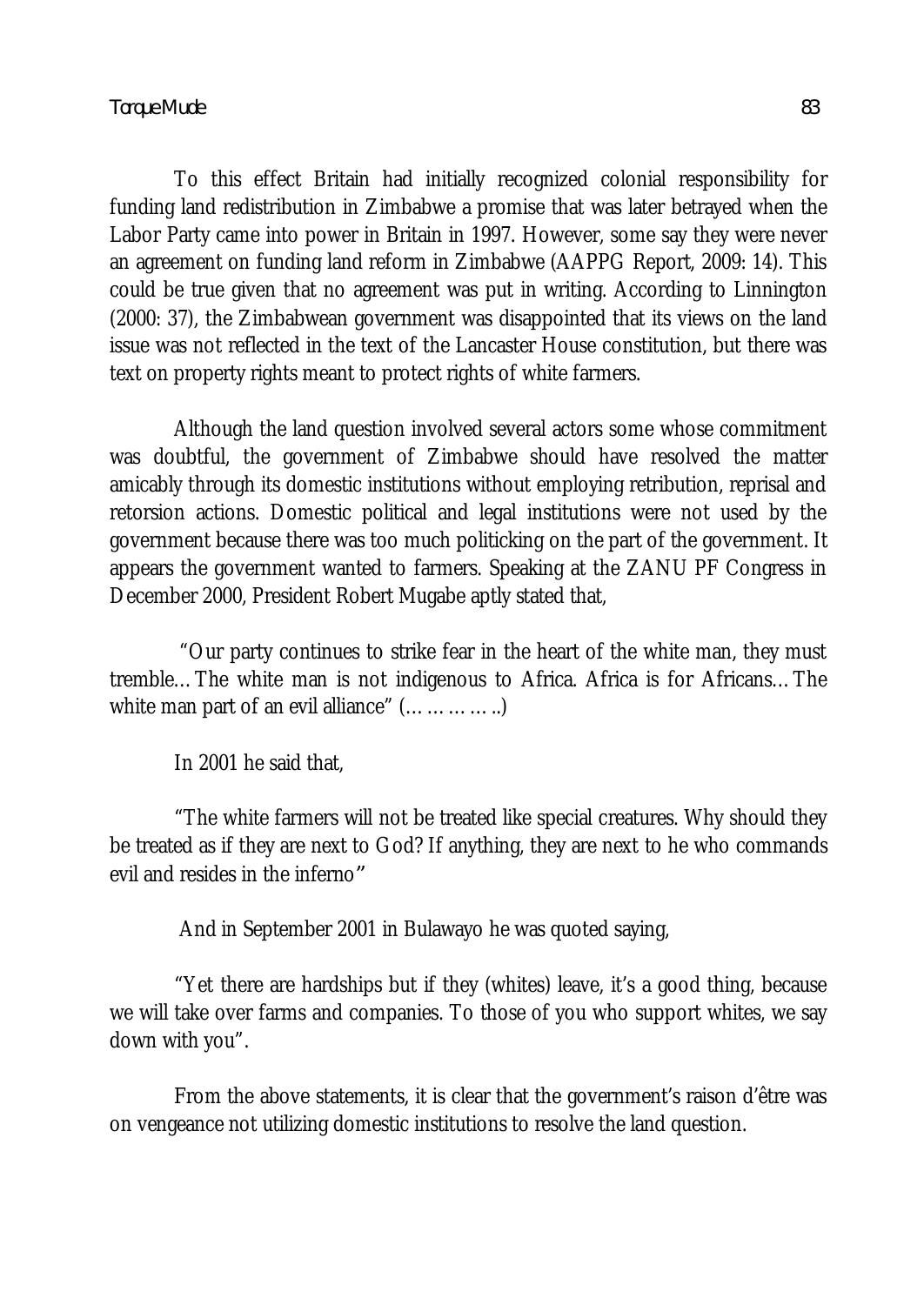Palmer observed that on both sides the issue of land had become emotionally charged defying all attempts at rational analysis (Magaisa, 2010). It is these emotions and high levels of acrimony that obfusticated rational policy and action on the part of the government of Zimbabwe. To the nationalists what and is still happening in Zimbabwe since 2000 is a "war without guns". A war they say is being fought not only to safeguard the honour, integrity, and sovereignty of the nation, but also a war to resolve once and for all the land question in e country in favor of the black majority whose ancestral land was taken by force of arms by be white colonial governments (New African, 2013: 18). Somehow the methodology Zimbabwe used to execute the land reform was justified, albeit to a limited extent. It was impolitic for the western countries to try to frustrate, even stop, the land reform programme the way they did, knowing that land reform is necessary if countries suffering from skewed land tenure systems are to achieve prosperity. These western countries know pretty well from experience that land reform is panacea to economic development. For example the USA redistributed land in Japan after World War 2 and that paved way for Japan's economic prosperity, with evidence of success in Japan, the USA shuffled General Douglas MacArthur to Taiwan to sort out the island nation after Chiang Kai Shek's government had been defeated by the Communist Party in 1949and one of e first things the general did was to redistribute land which became the nation's economic miracle, also China, South Korea followed that route (New African, 2013: 20). But when Zimbabwe took the same path as Japan, Taiwan, South Korea and China had trodden before it, the West particularly and Britain and USA became the leading opponents of e land reform.

In conjunction with the above, whether or not external parties were and are directly involved, domestic governance institution in the country dismally failed to resolve the matter amicably. Mike Campbell and other white farmers mounted a legal challenge in the Supreme Court in May 2006 against Constitutional Amendment No. 17 which stated that no compensation would be paid for land and which they argued discriminated them racially (Dore, 2012: 1). The Supreme Court reversed judgment for six months and failed to respond to inquiries about the case when six months had lapsed (Dore, 2012: 2). Since the Supreme Court ha d not responded to the applicants, they assumed that it had declined to exercise its jurisdiction. Furthermore, in 2007 the Chegutu magistrate rejected the white farmers' court appeal against eviction (Dore, 2012: 2). They then sought relief from the SADC Tribunal.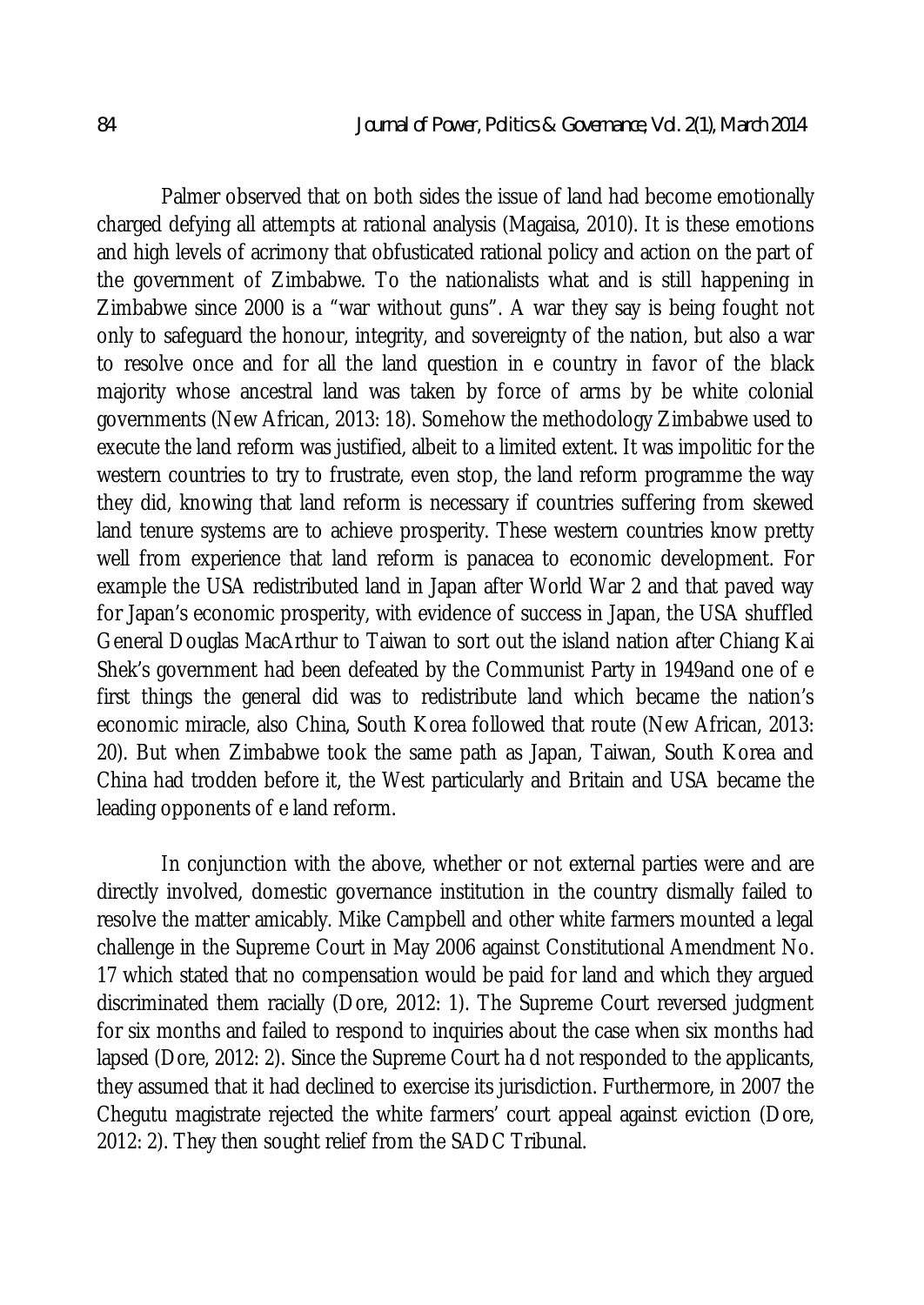The SADC tribunal took the matter seriously as it made Zimbabwe appear before it and delivered a ruling that the country had violated international law by acquiring land without compensating white farmers. Despite Zimbabwe's justification for Britain's refusal to honour the Lancaster House unwritten compensation agreement, the tribunal aptly stated in its judgment:

"It is difficult for us to understand the rationale behind excluding compensation for such land, given the clear legal position of international law. It is the right of the Applicants [Campbell, et al] under international law be paid and the corrective duty of the Respondent [Zimbabwe Government] to pay fair compensation. Moreover, the Respondent cannot rely on its national law, its Constitution, to avoid an international law obligation to pay compensation. Similarly, in the present case, the Respondent cannot rely on Amendment 17 to avoid payment of compensation to the Applicants for their expropriated farms. This is regardless of how the farms were acquired in the first place, provided that the Applicants have a clear title to them. We hold, therefore, that fair compensation is due and payable to the Applicants by the respondent in respect of their expropriated lands" (SADC (T) Case 2/2007).

Judging by the above, it is evident that international law has a role to play in domestic politics if effective domestic governance and international peace and security are to be realized. International law has to be involved in domestic governance where domestic governmental institutions have failed or are not willing to pay attention to critical internal governance issues as what happened in the case between Zimbabwe and the white farmers, the Campbell case. The government was unwilling neither to pay compensation to white farmers nor to go the legal and legitimate path to solve the land question in the country. Domestic courts, the Supreme Court and the Chegutu Magistrate Court, turned down appeals by white farmers. This is tantamount to human rights abuse by the government as it failed to grant the white farmers legal relief, thanks to international law and the SADC tribunal.

Therefore, domestic political institutions are not sufficient to deal with all problems facing domestic governments and their citizens in the contemporary world. Such problems threaten international peace and security; hence the international legal system should ensure that it complements the domestic political systems of states as it did in Zimbabwe.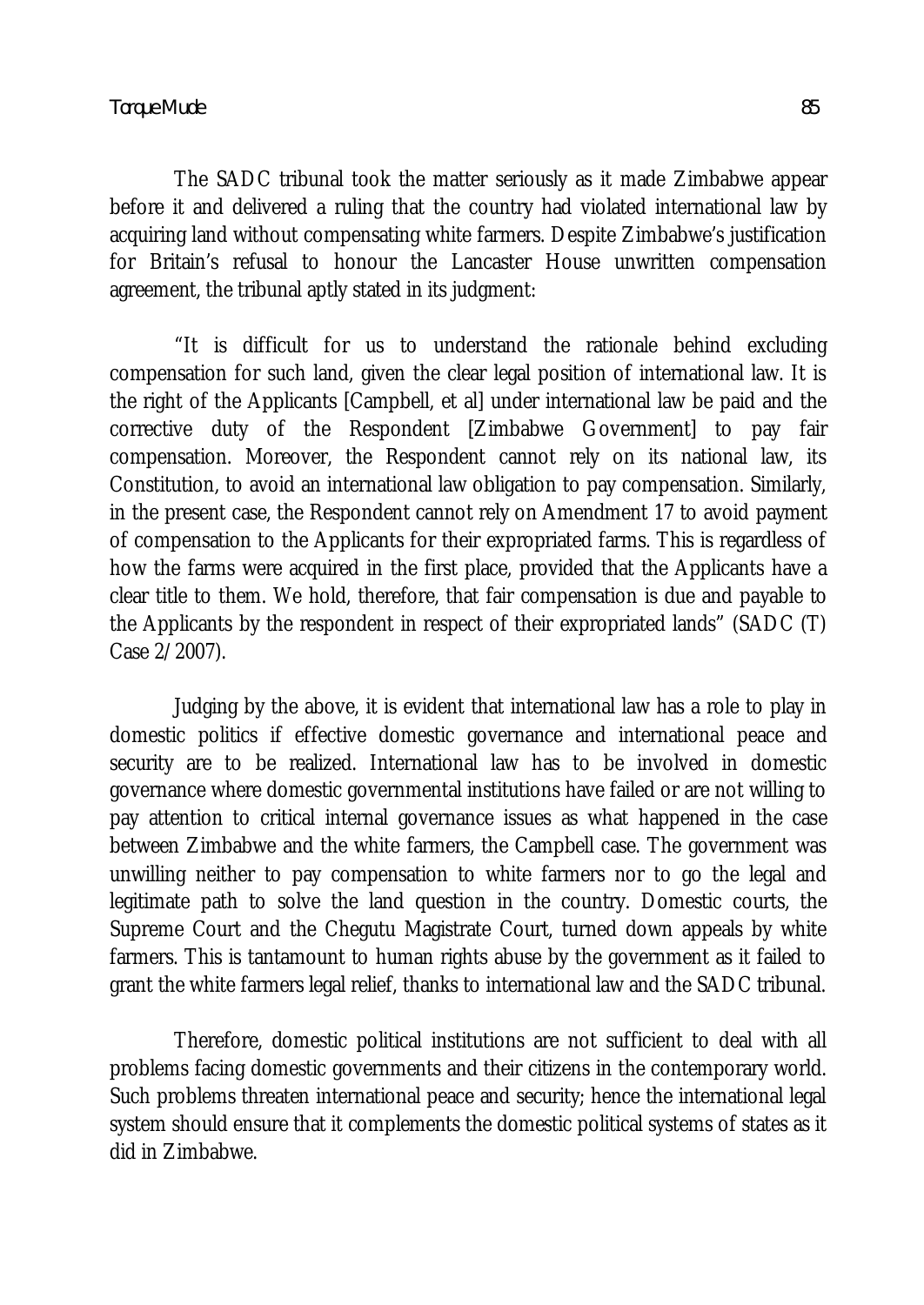However, states have a political price to pay as this implies surrendering a layer of sovereignty to the international legal system and institutions. It should be noted therefore that the changing nature of the international legal rules today responds to a new generation of worldwide problems. The most striking feature of these problems is that they arise from within states and some of them are caused by state actors themselves. If the contemporary international legal system does not respond to these problems, international peace and security will always be at stake.

According to the 2004 Report of the Secretary-General's High Level Panel on Threats, Challenges and Change problems such as "poverty, diseases, environmental degradation, civil wars, genocide and other large scale atrocities, nuclear, radiological, chemical and biological weapons, terrorism and transnational organized crime" are to a large extent of intrastate origin (Secretary-General's Report, 2004). The 'large scale atrocities' part of this report fit in this study as this can include, but not limited to, human rights abuses. The surfacing of these problems is a sign of problems with domestic politics. All these problems can be prevented if domestic political governance geared towards and executed in such a way that aims to prevent their occurrence. The problem with some domestic governments is that they lack the capacity, resources, skill and will to adequately prevent, respond and counter such challenges. International law must therefore play a coordinating role to deal with such threats. Slaughter and Burke, 2007: ??) were correct when they said where national governments are unable or unwilling to address the origins of these threats themselves, international law may step in to help build their capacity or stiffen their will.

More so, to offer an effective response to these new challenges, the international legal system must be able to influence the domestic policies of the state and harness national institutions in pursuit of international objectives. Influencing the domestic policies of a state is a mammoth task, but the international legal system must strive to achieve that. One way of doing that is for the global legal system to harness domestic political institutions. Harnessing the domestic political and legal system is also a tall order, but continued efforts will yield results. The SADC tribunal made effort to harness domestic political institutions and influencing domestic policies by ordering the government of Zimbabwe to pay compensation to the white farmers who lost their land through the fast track land reform programme.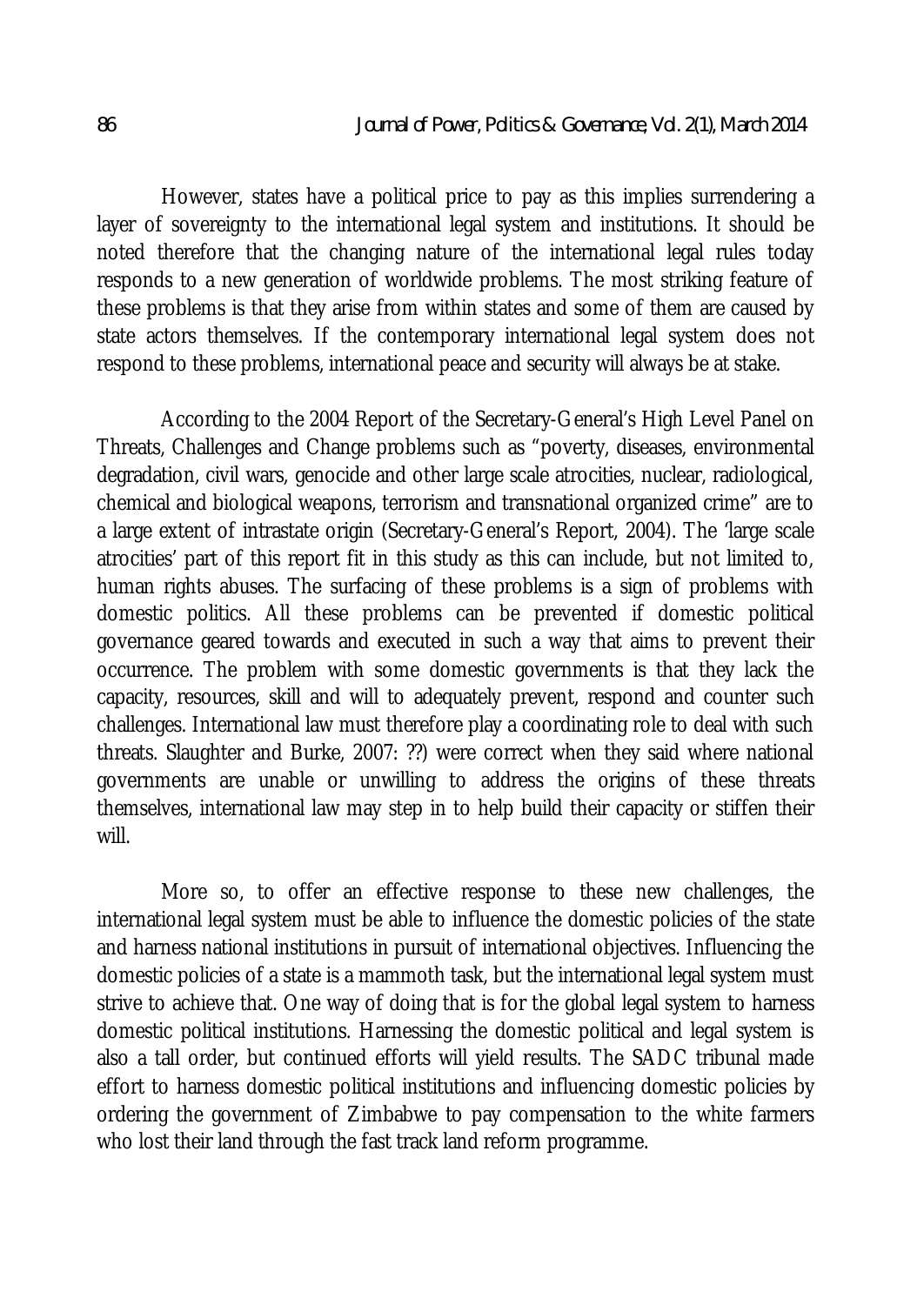The international legal system can influence domestic policies ordering states either to comply with a particular obligation or to put an end to particular acts such as those that violate human rights law. In the Campbell case, the international legal system through the SADC tribunal ordered the government of Zimbabwe to put an end to the fast track land reform programme which the tribunal found unlawful under international law. It was argued that the programme was conducted in manner that violated the human rights of white farmers. In this case, the government failed to fulfill its responsibility to protect. It was therefore the role of international law to remind the government of its obligations and responsibility to protect own citizens.

Scholars in international politics and law have for long called for the shift in the primary terrain of international law from independent regulation above the nation state to direct engagement in domestic political affairs. This implies clipping the sovereignty wings of the state. The paradigm shift is already manifesting in many instances in many regions of the world. In the European Union for instance, international law's influence in domestic politics has been embraced on the basis of good faith by the EU member states. The European Court of Human Rights was established and member states are bound by its rulings. So far it has not been disrespected and that is a sign of the EU's recognition of the importance of international law in domestic politics. Since international law is said to be of European origin (Dugard, 2007), its development to include regulating domestic politics has also begun in Europe. This has culminated into the emergence of the doctrine of responsibility to protect, human rights discourse and international criminal law among others. From this perspective, it ought to be understood therefore that it is not negative attitude towards international law that makes countries in other regions find it odd to have their domestic affairs altered by the international legal system. Rather, it is because they need enlightenment pertaining to the new role of international law.

Zimbabwe is in the bandwagon of countries which does not recognize the importance of the new role of international law in domestic politics, at least for now. The country still values Westphalia sovereignty and recognizes it as sacrosanct. The country is inclined to the realist principle that urges states no to entrust their political welfare with international organizations and international law. Testimony to that is the rejection of the SADC tribunal's dicta. The old constitution unequivocally stated that any rule of international law that is inconsistent with the national law of Zimbabwe is rendered invalid (Constitution of the Republic of Zimbabwe, 1979).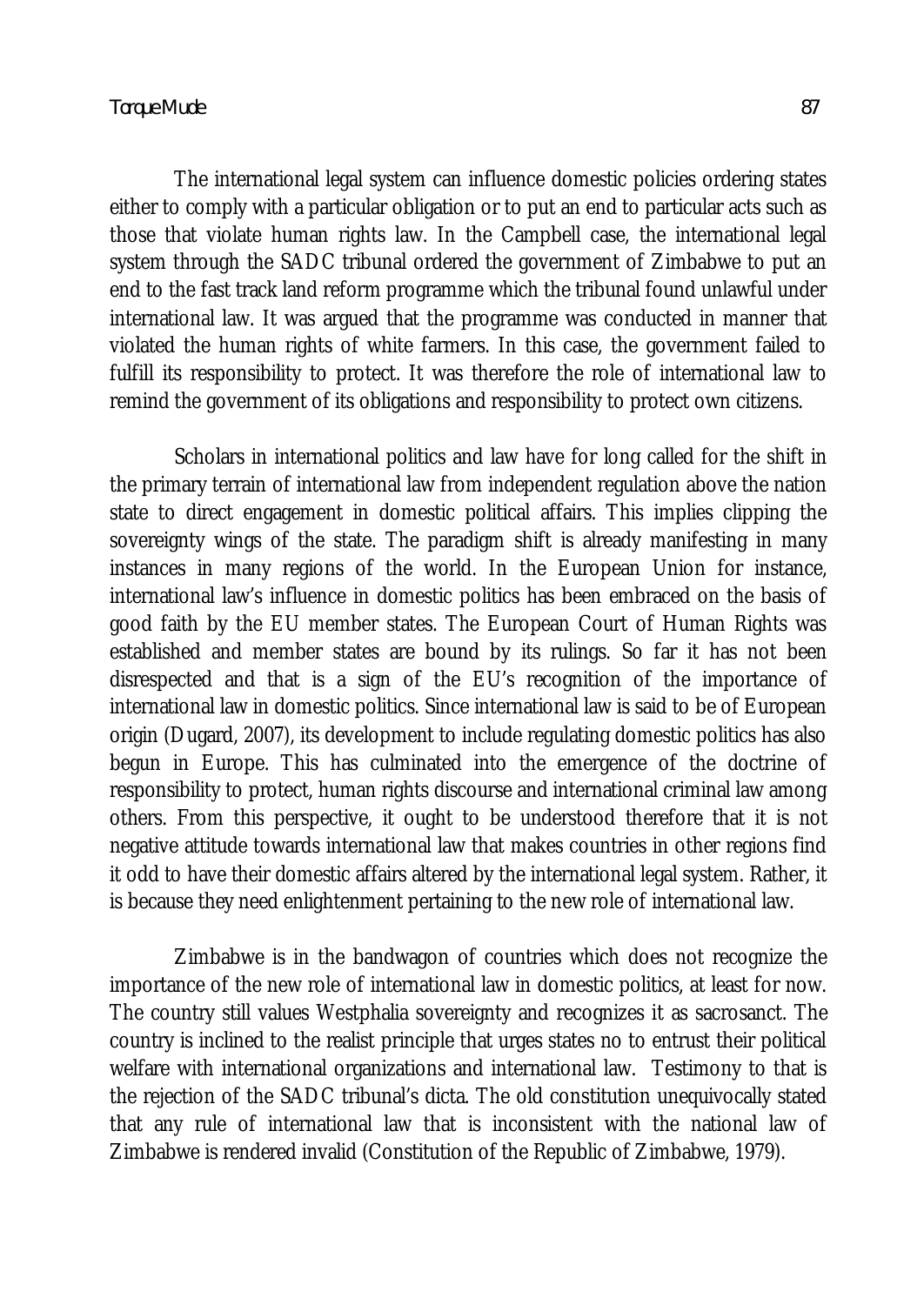Such a provision prohibited international law to influence Zimbabwe's domestic affairs. However, the new constitution that came into force in 2013 ushers in a ray of hope for the role of international law in Zimbabwe's domestic politics. Chapter four provides that the country "must take into account international law and all treaties and conventions to which Zimbabwe is a party" (Constitution of the Republic of Zimbabwe, 2013).

It should be noted that the objectives of contemporary international law and the very stability of the international system itself depends critically on domestic political choices traditionally left exclusively to the determination of domestic political processes whether to enforce particular rules, established institutions or even engage in effective governance. By ensuring that domestic governance actually functions in pursuit of collective aims, international law is starting to play a far more active role in shaping domestic political choices.

According to Slaughter and Burke (2006: 23), the three principal forms of such engagements are strengthening democratic institutions, backstopping them and compelling them to act. The most striking feature of this conception of international law is a direct emphasis on shaping or influencing political within sovereign states in accordance with international legal rules. What makes these new functions of international law different from the past is that international law now seeks to influence political outcomes within sovereign states. Consequently, sovereignty is and will no longer be as sacred as it used to be. A layer of it has been eroded.

In 1945, the drafters of the UN Charter maintained the classical position that international law and institutions shall not "intervene in matters which are essentially within the domestic jurisdiction of any state" (UN Charter, 2, paragraph 7). It should be noted that the drafters of the Charter were influenced by the events of that time. Thing have changed and are still changing. Governance issues have undergone rapid changes ever since 1945. It has come to light that problems that befell the international system originate for within states and the effort of international law and institutions will assist dealing with these challenges. This is because states are either unwilling, incapacitated and lack resources to curb the problems or they are preoccupied with power politics to the detriment of other socio-economic and so called low political issues such as human rights protection.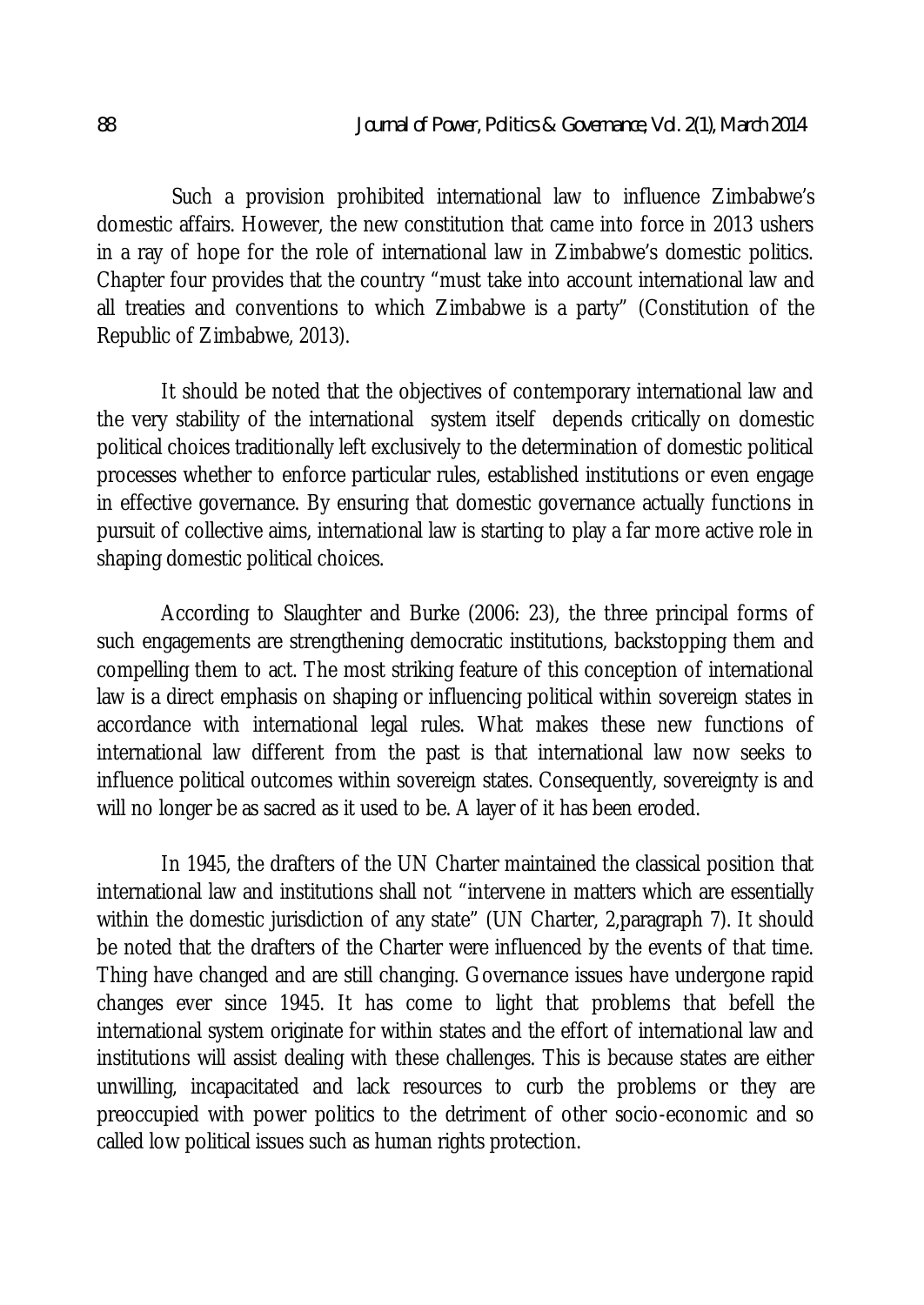The contemporary international legal system has a direct role to play in matters within the domestic jurisdiction of a state. The involvement of SADC through its judicial organ, the SADC tribunal, in the domestic matters of Zimbabwe depicts the functions of contemporary international law in domestic politics of a state. It is important that the UN Charter be revised to encompass issue pertaining to the jurisdiction of the international legal system in the domestic politics of states. Maybe that way states outside the European context will begin to embrace the role of international law in their domestic politics without reservations.

According to Leonard (2005: 43), the functions of international law in domestic politics are already known to the members of the European Union. Leonard observed that members of the EU rely on EU law as its primary tool of reform and socialization. This has and is still spreading to other parts of the world. It ought to be argued that the functions of international law in domestic politics were first embraced in Europe because that is where the legal system originated from. Europe becomes a pace setter in as far as the development of the international legal system is concerned. Assuming this current political, economic and technological trend continue the future effectiveness of international law will turn on its ability to influence and alter domestic politics.

Some have argued that these new functions of international law have no applicability outside the European context in which they were first embraced (Posner, 2005: 93). Posner claimed that;

"There is no reason to think that a court that works for Europe where political and legal institutions in most countries are of high quality, would work for the world political community that lacks the same level of cohesion and integration. Whatever one thinks about the EU, it is nothing about the international community"

The argument being put forward here is that the role of international law in domestic politics is no applicable in Africa, Asia and other parts of the world. While this is not a comparative study, citing the EU example is to some extent useful in examining the assumed role of international law in domestic politics. This is because the conception of international law involvement in domestic politics is spreading outward from Europe, where some say the legal system originated from.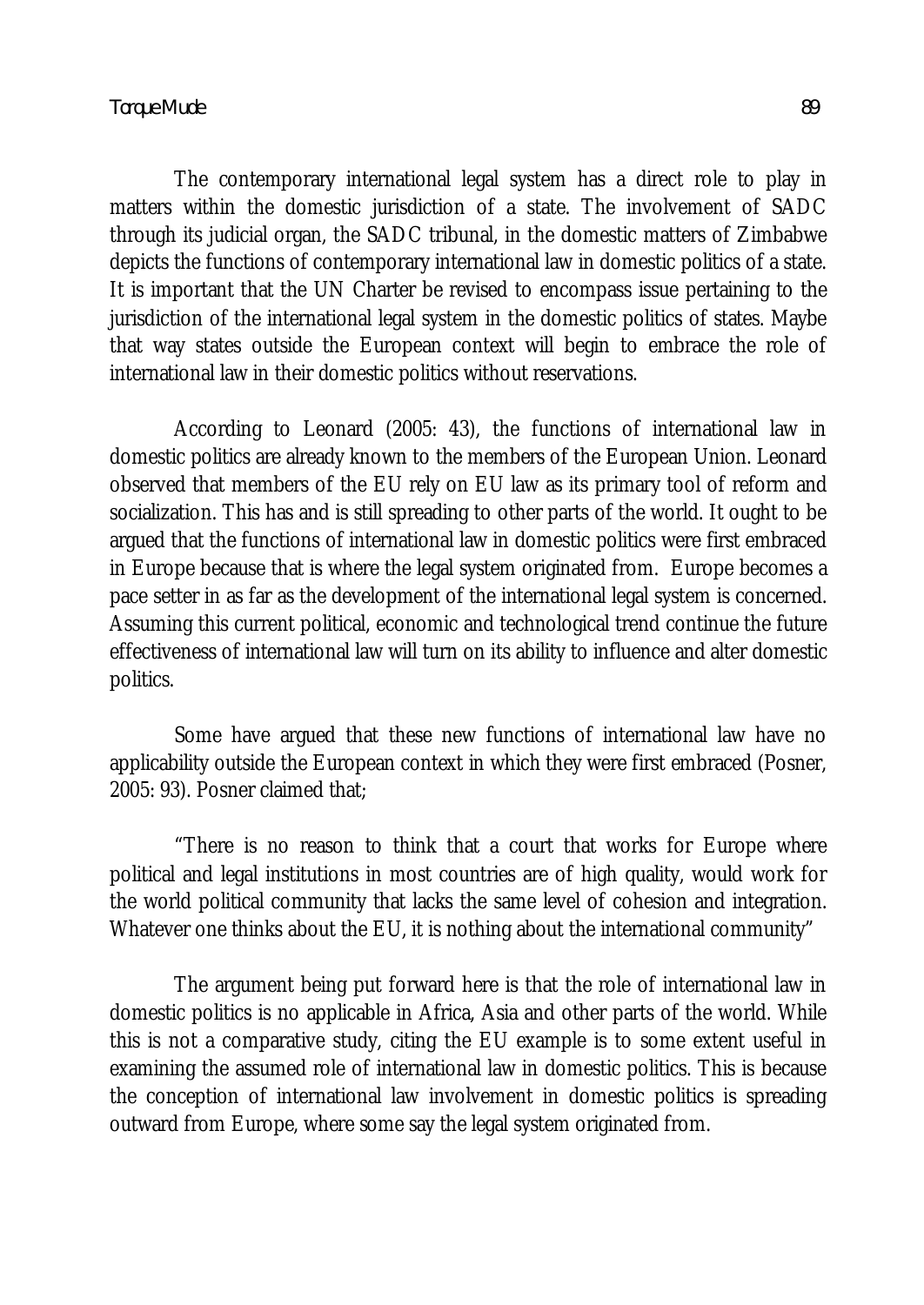Just as EU law has migrated from a thin set of agreements based on the functional needs (Haas, 1958: 7) of states into a far more programmatic and comprehensive legal order (Burca ,2003: 28) international law has moved and is still moving in a more programmatic direction.

Political and legal institutions in other parts of the world are said to be incomparable to the European standards and that alone makes the role of international law in domestic politics of non-EU countries a fiasco. Indeed there is a considerable measure of truth in this argument because domestic governance institutions in many African countries for example lack the level of cohesion and integration present in the EU. This is not an appraisal of EU governance, but the fact remains that the increasing influence of international law in their domestic political affairs has not been met with intense resistance.

However, the three means through which international law has coming to influence domestic political outcomes; strengthen domestic institutions, backstopping national governance and compelling domestic action have spread beyond the continent of Europe. The role of international law in domestic politics has also reached the African continent. It has been in the pipeline for years and has culminated in the formation of for example the SADC tribunal in southern Africa with jurisdiction over case involving states and their citizens, such as in the Campbell case. However, this paradigm shift is still in its infancy. Many states, Zimbabwe inclusive, are resisting the changing role of international law. A case in point is Zimbabwe's rejection of the SADC tribunal's ruling in the Campbell case. The dissolution of the SADC tribunal pending revision of its mandate and jurisdiction is also clear indication that states are resisting the role of international law in domestic politics.

As already mentioned earlier in this chapter, the emergence of the human rights discourse and the doctrine of responsibility to protect among others have necessitated the influence of international law in domestic politics. Members of international community have signed human rights treaties; embracing international human rights law. They have also been urged to embrace the doctrine of the responsibility to protect. However, some states have embraced these doctrines for the sake of embracing them. Such states are not serious in as far practicing what is required of them in terms of the procedures and standards to be followed, for instance the protection of human rights on the domestic front.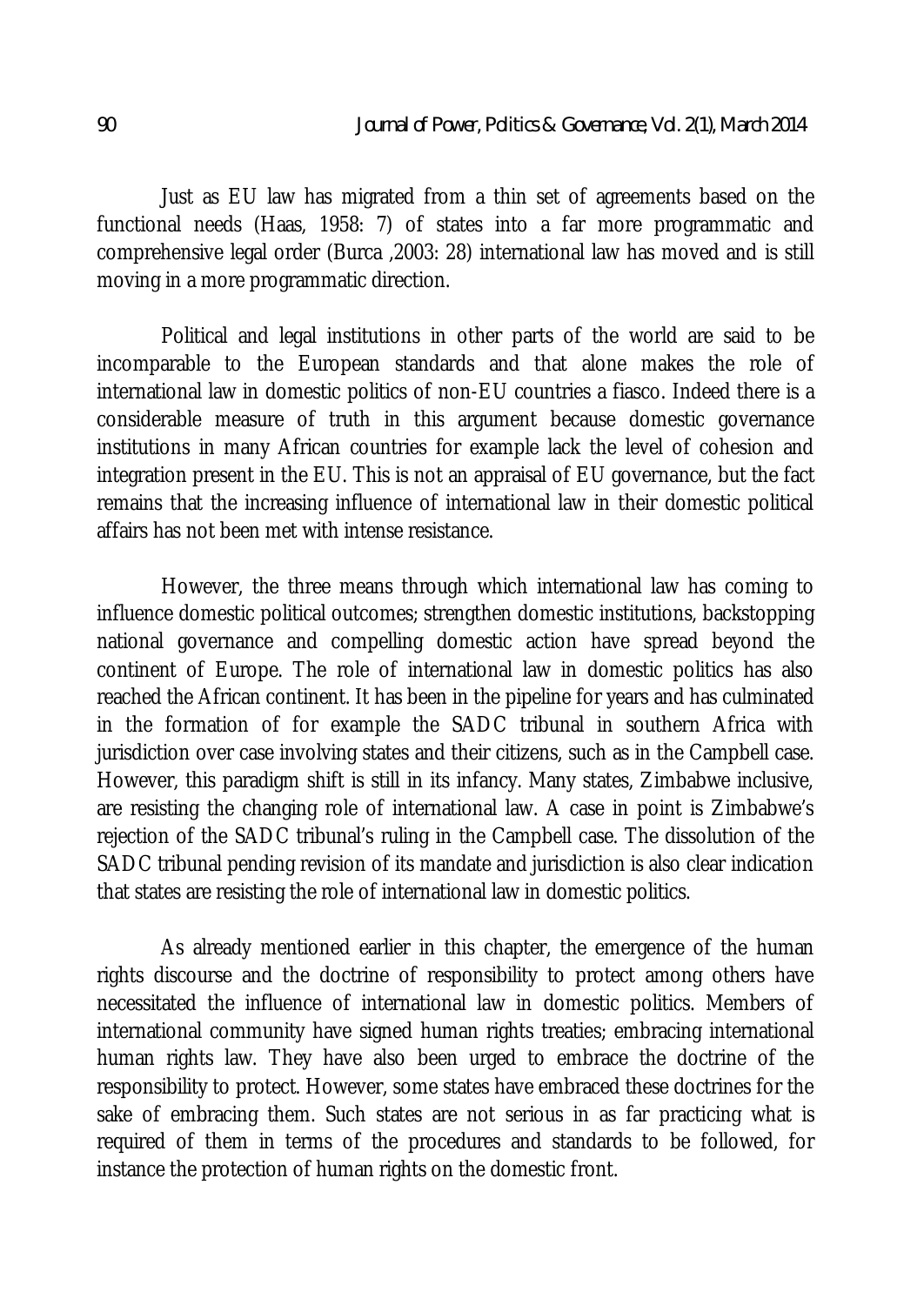The modern conception of international law is regulating the conduct of states towards their own citizens. The use of international law has now gone beyond its classical definition of regulating interstate relations. At its inception, the international legal system was designed to govern interstate relations. Initially, dynamics of interstate relations were the defining source of international stability. Recently, trends in the global system reflect that dynamics of intrastate relations determine international peace and security. Relations between governments and their own citizens contribute a bigger percentage to international stability or threats thereof. A cocktail of reasons explain this. Bad governance is one of those reasons as it can lead, for instance, to uprisings such as those which erupted in North Africa. Such problems are a direct threat to international welfare. For instance, it can lead to the increasing number of refugees and the increased need for international financial capacity to handle such a problem. This means that money that could have been used towards other international development projects could now be diverted towards a problem domestic governance could avoid if they are effective. Human rights abuse is another byproduct of bad governance that threatens international peace and security. A case in point is that human rights abuses in Zimbabwe have resulted in the influx/genesis/migration of Zimbabwean to other countries like South Africa where they have been used and abused.

It is evident that the contemporary relevance and future potential of international law lie in its ability to backstop, strengthen and compel domestic law institutions to improve governance. It has been tried and tested that international law is needed in domestic political organization for better governance. The involvement of international law in the Campbell case bears this testimony. Before seeking to the SADC tribunal, Mike Campbell and co-applicants had explored domestic procedures in Zimbabwe which failed to provide a solution to their grievances of property expropriation by the Zimbabwean government. In fact, relevant domestic institutions in Zimbabwe were reluctant to pay legal attention to their grievances. When they went to the tribunal, their matter was taken seriously as it ruled in their favor that they been discriminated against and that they were entitled to compensation, thanks to international law.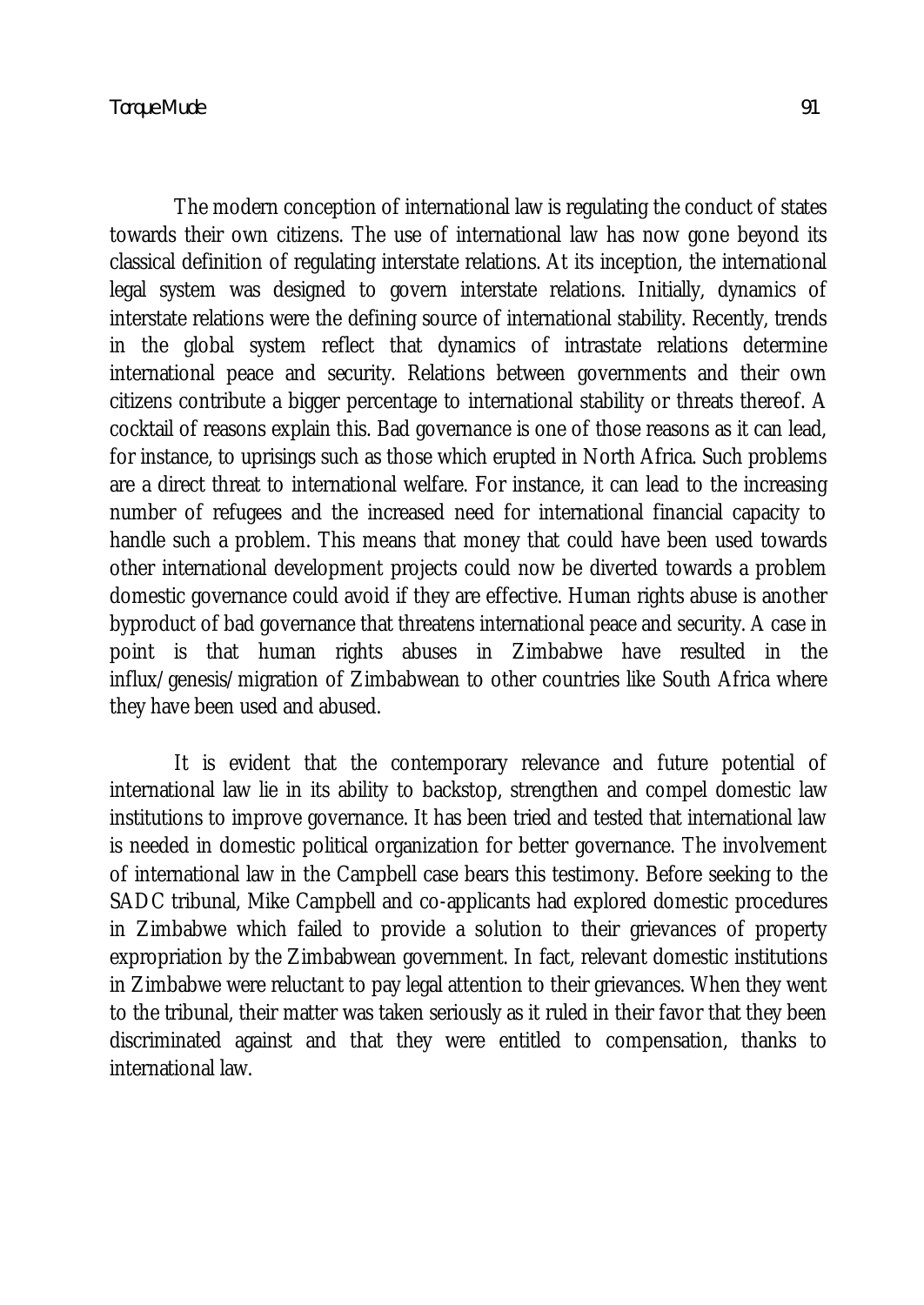For many countries ranging from the United States to Russia, Middle East to Africa, this new use of international law is far more frightening (Slaughter and Burke, 2007). Indeed, many members of the international community are frightened by the new role of international law in their domestic politics. The United States for instance refused to ratify the treaty establishing the International Criminal Court (ICC). Russia is also not a signatory to the ICC. In the Middle East countries such as Iraq, Iran and many others are have refused to ratify the treaty the created the international court. In Africa Zimbabwe is one of the countries that have for long refused to be governed by international criminal law. Most recently, Zimbabwe rejected the ruling of SADC tribunal ordering her to put an end to the fast track land reform programme and to pay compensation to Mike Campbell and other applicants who had lost their land and other properties as a result of the land reform programme in the country. Such resistance to the role of international law raises a lot of questions pertaining to the relevance and effectiveness of the international legal system. However, it ought to be understood that the international legal system is not to blame for the shortcoming caused by states in as far as compliance with rules of international law is concerned. The legal and political will of states is what should be questioned and scrutinized. Of importance is the need by states to take EU route. In the European Union, most of the contracting parties to the European Convention on Human Rights have incorporated the Convention into their own national legal systems, either through constitutional provision or judicial decision (Keller and Sweet, 2008: 17). If international law is working in the domestic politics of EU member states, then states in other parts of the world ought to properly institutionalize, embrace and incorporate international law into their constitutions and respect its role in their domestic governance.

Allowing international law to influence domestic politics does not imply that the legal system will cease to recognize the will of states. In other words, International law continues to reflect the will and practice of states, but to the degree it depends upon the effective functioning of national institutions, getting those institutions to operate is quickly becoming a functional imperative of the international legal order. (Nolkaemper and Nijman, 2007: 45). International rules now seek to promote effective and good governance at the national level. More often than not, politicians find themselves obsessed with issues of high politics defined in terms of power politics. From a realist point of view, issues of high politics are those matters to national security, state survival and military buildup.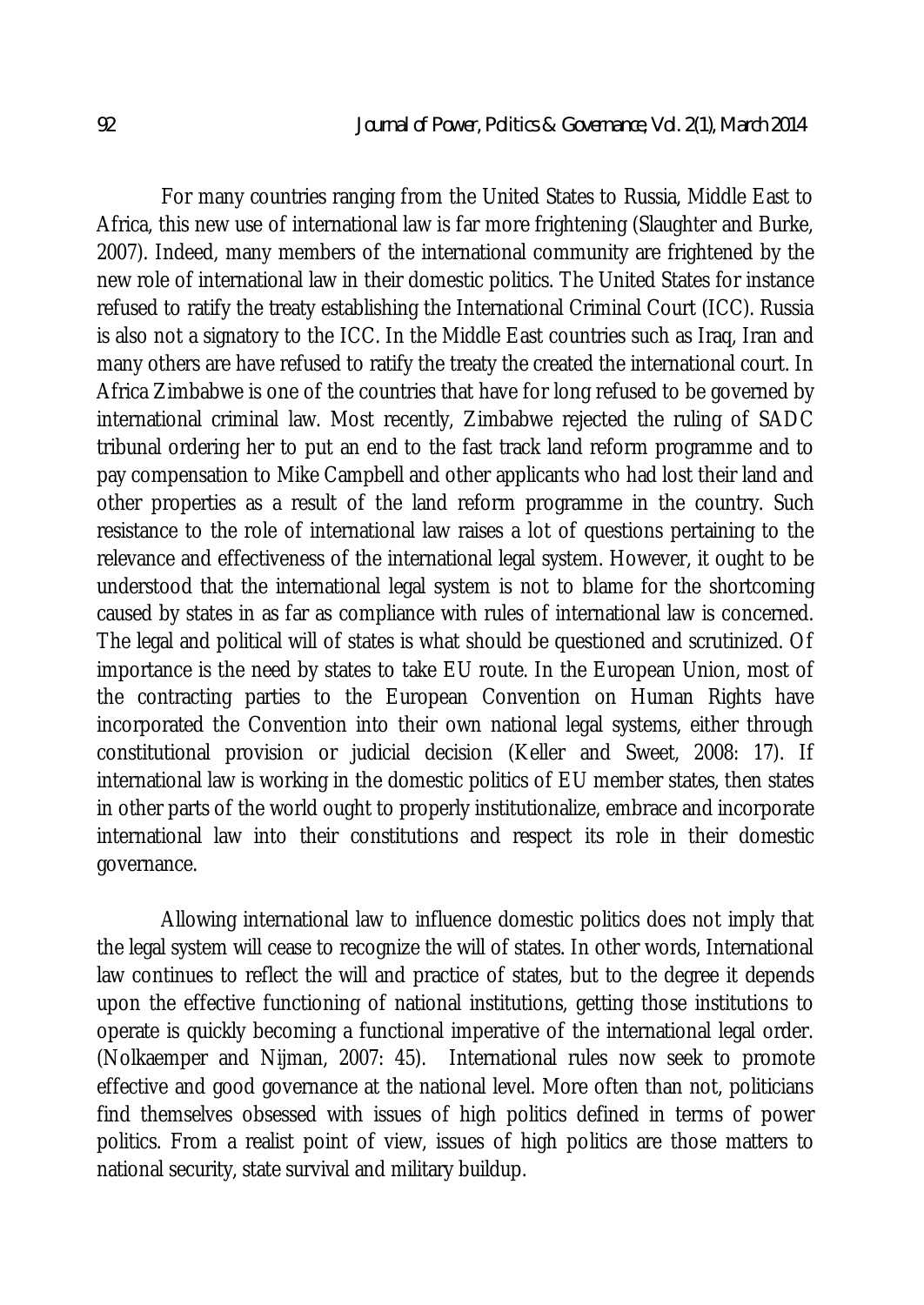Power pursuit propensity sometimes results in neglecting some important aspects of governance by looking down upon certain important domestic institutional mechanisms and standards, such those to do with the welfare of citizens. Issues to do with the welfare of citizens such as human rights protection are labeled low politics issues. If a state is not in a position to meet her obligations for instance to uphold human rights, the international legal system takes charge. One ought to note that the continued development of international law is unfolding in such a way that the legal system penetrates domestic political system to ensure that it operates effectively and to restrict the abuse of power by states against their own citizens.

Long ago Travers (1922) developed the concept of "la superposition des competences legislatives concurrentes" suggesting that the layering of overlapping jurisdiction of a number of states would allow national courts to reinforce one another. This concept is problematic due to diplomatic immunity in accordance with the law of diplomatic relations. The concept concurs with efforts by South African national courts to attach properties belonging to the Zimbabwean government to pay punitive costs to the white former farmers who lost their land as a result of fast track land reform programme. The North Gauteng High Court in Pretoria authorized the attachment of Zimbabwe's properties in Kenilworth, Cape Town; to be sold and compensate farmers who lost their land (Mail and Guardian, June 28-July, 2013: 11). The Zimbabwean government responded by conferring diplomatic immunity on the properties it owns in Cape Town (Mail and Guardian, July 5-11, 2013: 4).

What is new, however, is that international law through international institutions and their specialized agencies rather that national courts of third states are making a conscious effort to backstop their national politics.

James Rosenau (1997: 4) popularized the concept of the "domestic-foreign frontier". On this frontier "domestic and foreign issues converge, intermesh or otherwise become indistinguishable. According to him,

"we can no longer allow the domestic-foreign boundary to confound our understanding of world affairs…domestic and foreign affairs have always formed a seamless web".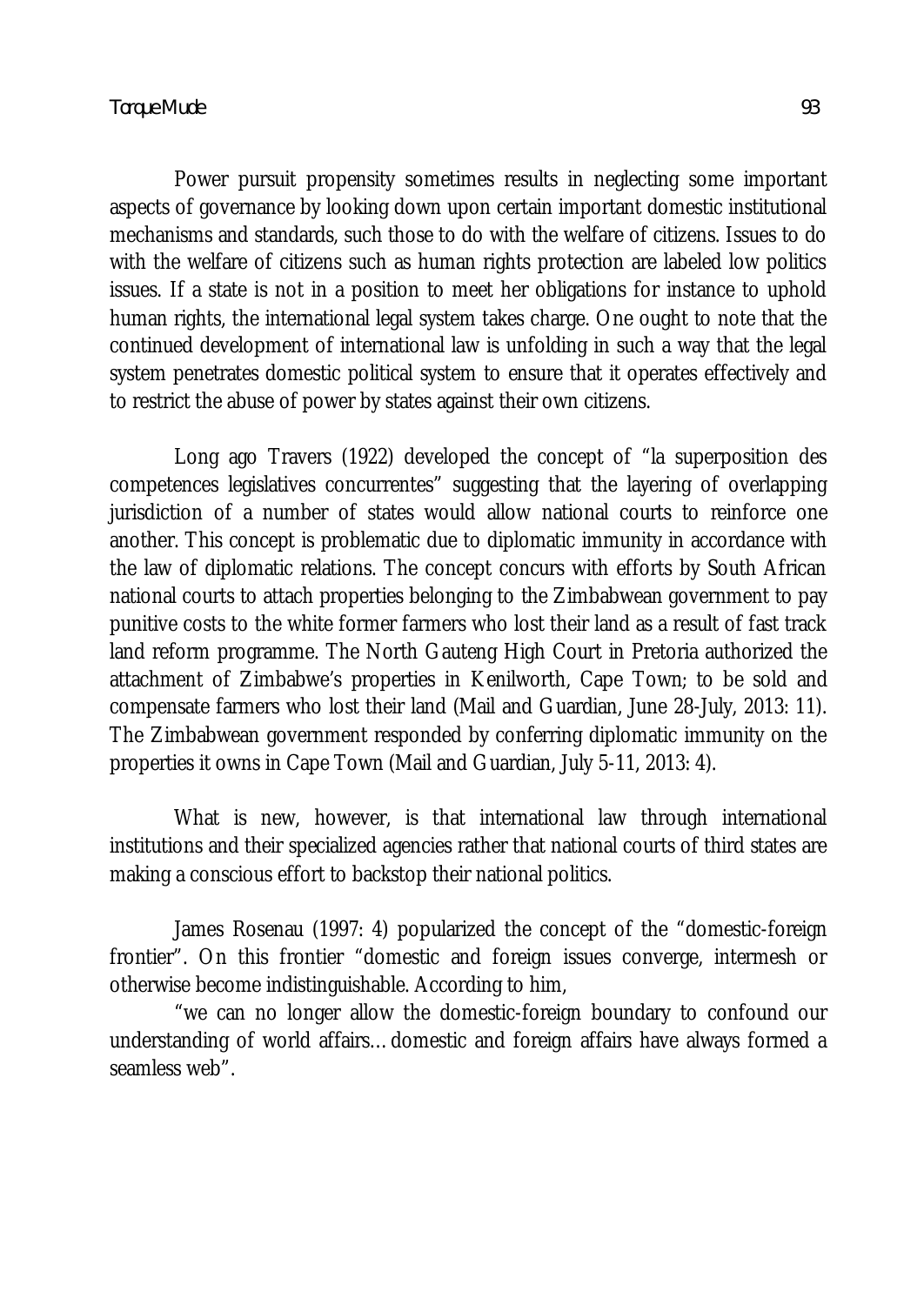The scholar makes no distinction between domestic and international politics as they are two sides of the same coin. Such an argument makes a lot of sense because on the one hand problems encountered on the domestic front are threats to the welfare of the international system. On the other hand, problems which befell the international front affect the domestic front. Relations among the domestic-foreign frontier are that individuals work out a wide range of solutions to various problems through a mix of domestic and international rules rather than through the nation-state system (Rosenau, 1996: 69). Rosenau endorses the direct engagement of international law in domestic politics. Unlike other scholars, he calls for the triangulation of domestic and international rules to govern the domestic-foreign frontier. In view of this, a combination of international and domestic rules can be used in domestic governance. In other words, international rules combined with domestic rules can improve domestic-foreign governance.

#### **Functions of International Law in Domestic Politics**

Nolkaemper and Nijman (2007) claimed that the future purpose of international law becomes to reach within states, permeating domestic institutions, governance structures and even political for a so as to enhance their effectiveness. The scholars were correct; international law is already permeating domestic politics. According to Slaughter and Burke (2006: 334), one function international law can perform in domestic politics is strengthening domestic institutions. They argued that a primary limitation of the international system is the weakness of government institutions in so many states all over the world. As a result of violence, poverty, corruption, limited training; national governments often lack the resources, skills and ability to provide adequate solutions to local and transnational problems (Slaughter and Burke, 2006: 335). Since domestic politics and domestic law in many instances have dismally failed to provide solutions to local as well as transnational threats to peace and security, international law has to permeate domestic political institutions to strengthen them to operate effectively. One might be tempted to argue that if international law is failing to influence state behavior at the international level how then can it achieve influencing domestic politics effectively. Put simply, if states allow international law to penetrate their domestic political spheres by way of embracing and institutionalizing the legal system, international law will be able to effectively influence both domestic and international politics using the bottom up approach.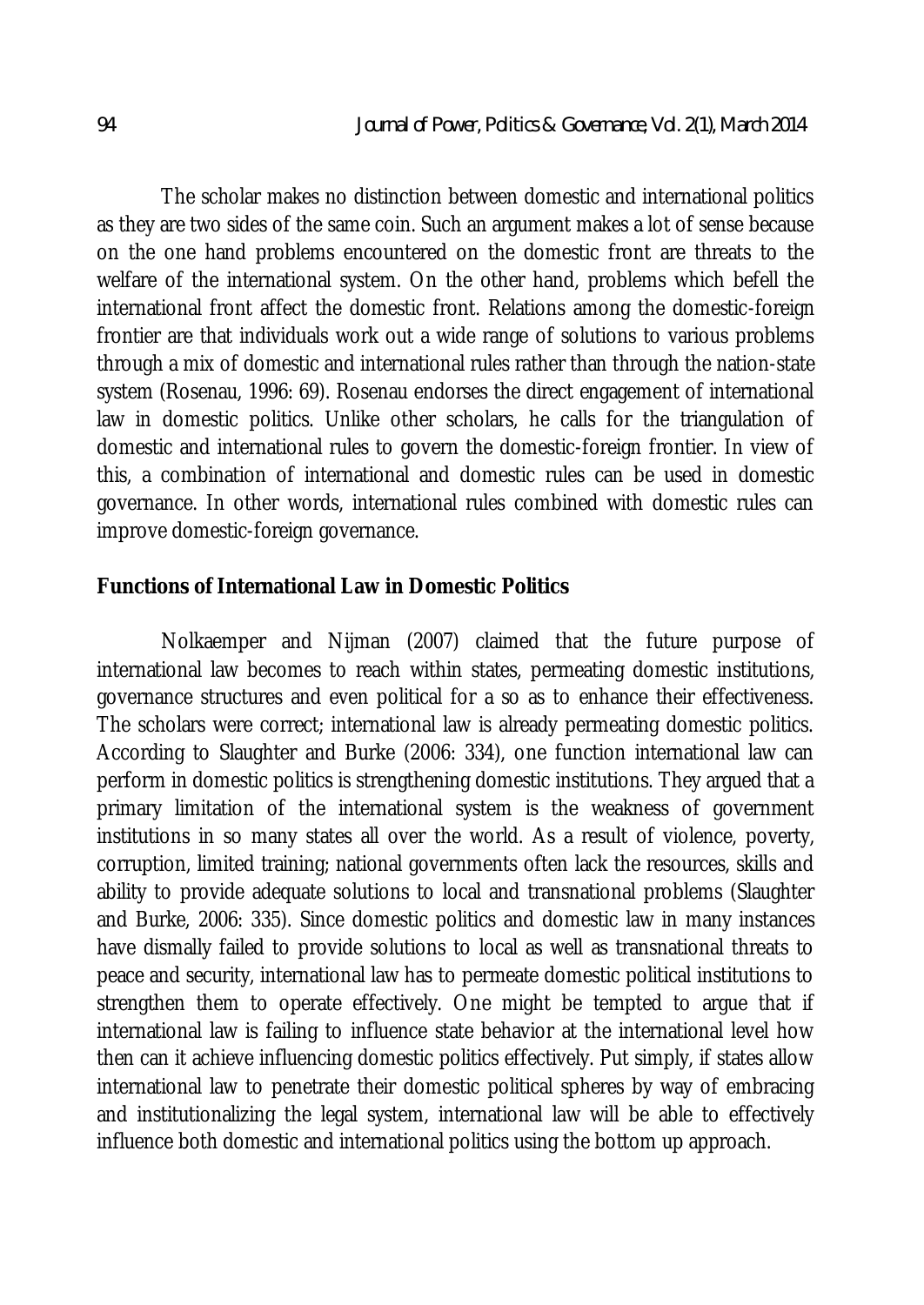There is no doubt that states need the assistance of international law in dealing with national security threats. They can be assisted by having their domestic institutions strengthened. The function of international law in strengthening domestic political institutions can be a success if states embrace rather than resist that role of the international legal system. A report of the Commission on Weak States and US National Security in 2004 identified as a key national security concern the need to assist states "whose governments are unable to do things that their own citizens and the international community expect from them: offer protection from internal and external threats, deliver basic health services and education, and provide institutions that respond to the legitimate demands and needs of the population" (Weinstein et al, 2004: 12). The international legal system has a fundamental role to play in assisting states deal with the above problems. For example, when Zimbabwe was unable to do what its citizens, white farmers, and the international community expect from her, human rights protection, the international legal system through the SADC tribunal

Fukuyama (2004: 93) observed that,

"For the post-September  $11<sup>th</sup>$  period, the chief issues for global politics will not be how to cut back on stateness but how to build it up"

assisted in making sure the grievances of the white farmers were heard in the tribunal.

At its inception, international law aimed at cutting back on stateness. Now international law has a key role to play in the building up of states. The international legal system can improve the capacity of domestic government officials such as regulators, judges and legislators to govern effectively (Krasner, 2001: 23). The question always remains on the methodology to be employed to achieve such a romantic role of the international legal system. The answer is also always simple; states should desist from obsession with power politics and comply with rules of international law that permeate their domestic political systems. International law should not be treated as an alien legal system.

A critically important tool international law can play in strengthening the institutions of domestic governance is the formalisation and inclusion of government networks as mechanisms of global governance in pursuit of national goals. Krasner (2005: 69) suggests that international law and institutions can strengthen state capacity by engaging in processes of shared sovereignty with national governments.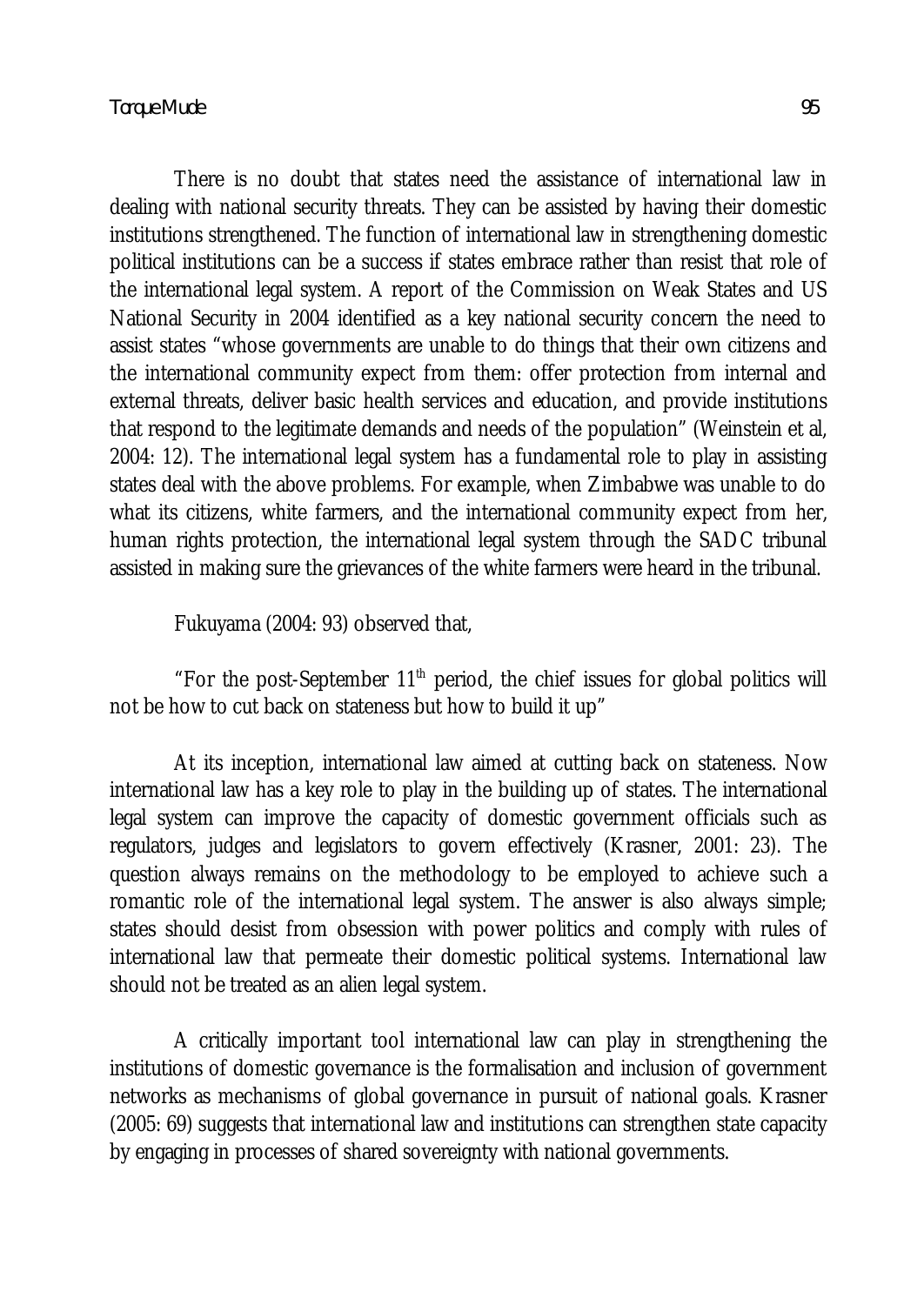Such shared sovereignty "involves the creation of institutions for giving specific issue areas within a state – areas over which external and internal actors voluntarily share authority" (Krasner, 2005: 76). The concept of shared sovereignty suggested by Krasner implies that states surrender a layer of their sovereignty to international institutions and international law to allow a degree of influence by these entities. Surrendering a layer of sovereignty simply means shedding some of their absolute powers allowing domestic governance to be altered by the international legal system in pursuit of both national and international objectives; achieving peace and security.

Such shared sovereignty, Krasner (2005: 70) claims can "gird new political structures with more expertise, better-crafted policies and guarantees against abuses of power". In this regard, institutional arrangements will facilitate the implementation of shared sovereignty. Examples of these arrangements include the creation of specific international, regional and hybrid courts such as the International Criminal Court, SADC tribunal, Special Court for Sierra Leone, hybrid court in East Timor, Cambodia and many others involving a mix of international and domestic law. The focus of this research is in the case of Zimbabwe and the SADC tribunal. The intervention of the tribunal in the Campbell case was in realization of strengthening of domestic governance in Zimbabwe through a regional network such that is the SADC Tribunal. The government of Zimbabwe emphasized sovereignty as the basis to reject the ruling of the tribunal ordering the country to pay compensation to the applicants. Rejecting the ruling of the tribunal was defiant of shared sovereignty which the country embraced once it became a state party to the treaty establishing the tribunal. Given this evident dichotomy and conflict between political theory and political reality, SADC member states must feel compelled to properly institutionalize the shared sovereignty concept in the context of highlighting to each other the importance of surrendering parts of their sovereignty to the regional judicial body as it is necessary to strengthen their domestic governance.

In realization of the importance of the importance of the assumed role of international law in domestic politics, the international legal system has employed a range of mechanisms to strengthen the hand of domestic governments. Legal instruments and codes of international best practices have been used to set standards to give domestic governments benchmarks for enhancing their own capacity (ICCPR, 1966).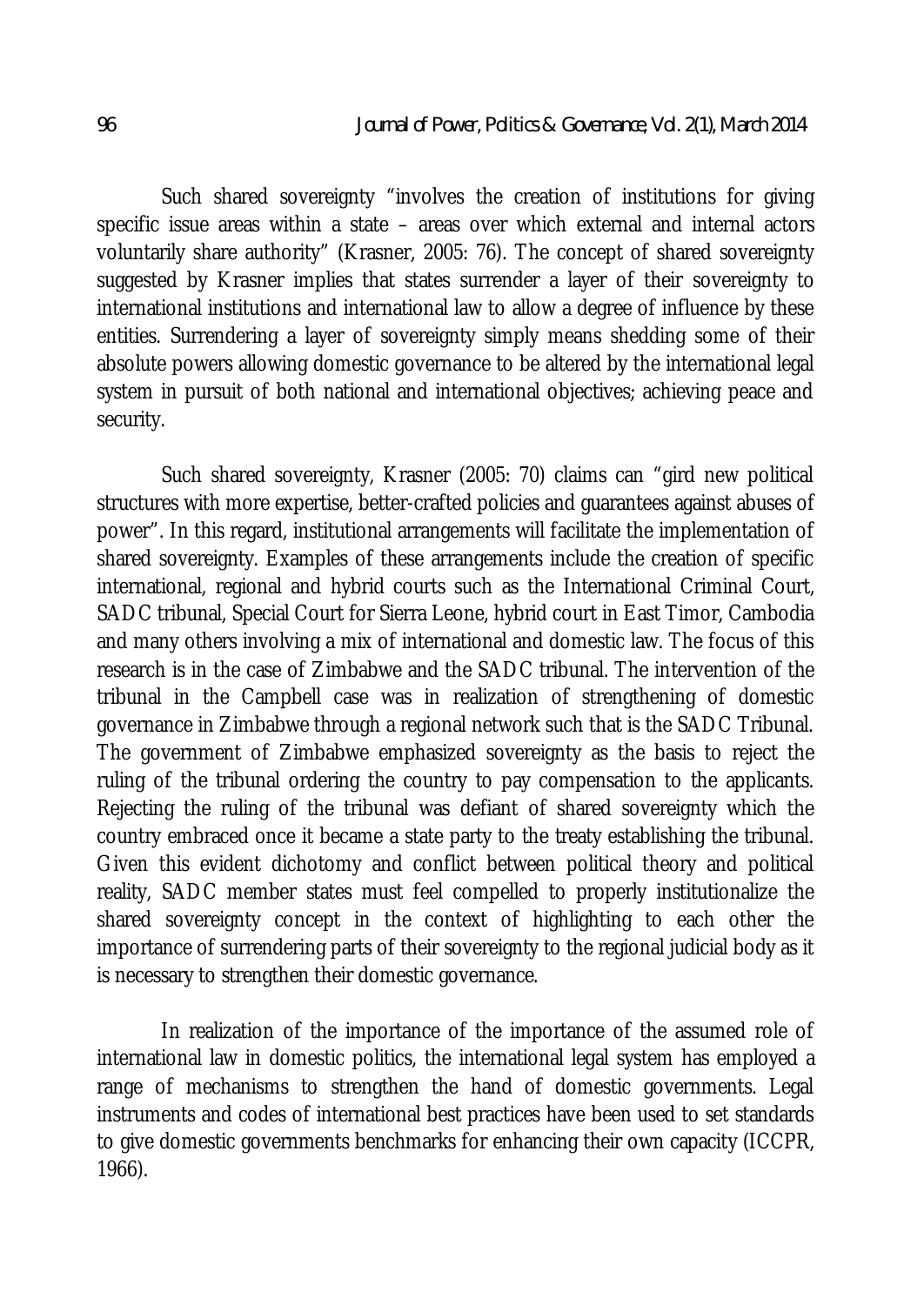The establishment of the SADC tribunal and the treaty that contains principles governing the operation of the tribunal is amongst the legal instruments set to guide domestic governance. Promotion of human rights, especially the treatment of citizens by their own governments is one of the priorities the international system has set to give governments benchmarks for enhancing their capacity. With the creation of the SADC tribunal and its jurisdiction over cases concerning states and their own citizens, the international legal system also sought to strengthen domestic politics and institutions by complementing them.

Abraham and Antonia Chayes (1995: 3) have explained how international rules have given domestic governments benchmarks and standard to enhance their capacity through a "managerial model" of compliance. According to this model, the task of maximizing compliance with a given set of international rules is a task more of management than of enforcement, ensuring that all parties know what is expected of them, that they have the capacity to comply and that they receive the necessary assistance (Chayes and Chayes, 1995: 3). To the degree Chayes and Chayes are correct, formal international legal regimes are recognizing and promoting the capacitybuilding needs of domestic governance through benchmarks and standards and other forms of cooperation. However, there are setbacks as states more often resist the influence of the international legal system even in regulating international policies. Majority of the members of the international community resist the regulation of their international political relations policies by international law. Chayes and Chayes' managerial model is already encountering problems of this nature. Zimbabwe's rejection of the SADC tribunal's ruling in the Campbell case and the dissolution of the tribunal pending revision of its mandate testifies the inherent problems associated with the attitude of states towards the assumed role of international law in domestic political organization.

More broadly, the success of many policies at the international level depends on political choices at the national level. The effectiveness of international law may thus depend on its ability to shape political outcomes and institutional structures within states

Another means through which international law fosters more effective domestic governance is by backstopping domestic institutions where they fail to act (Slaughter and Burke, 2006: 27).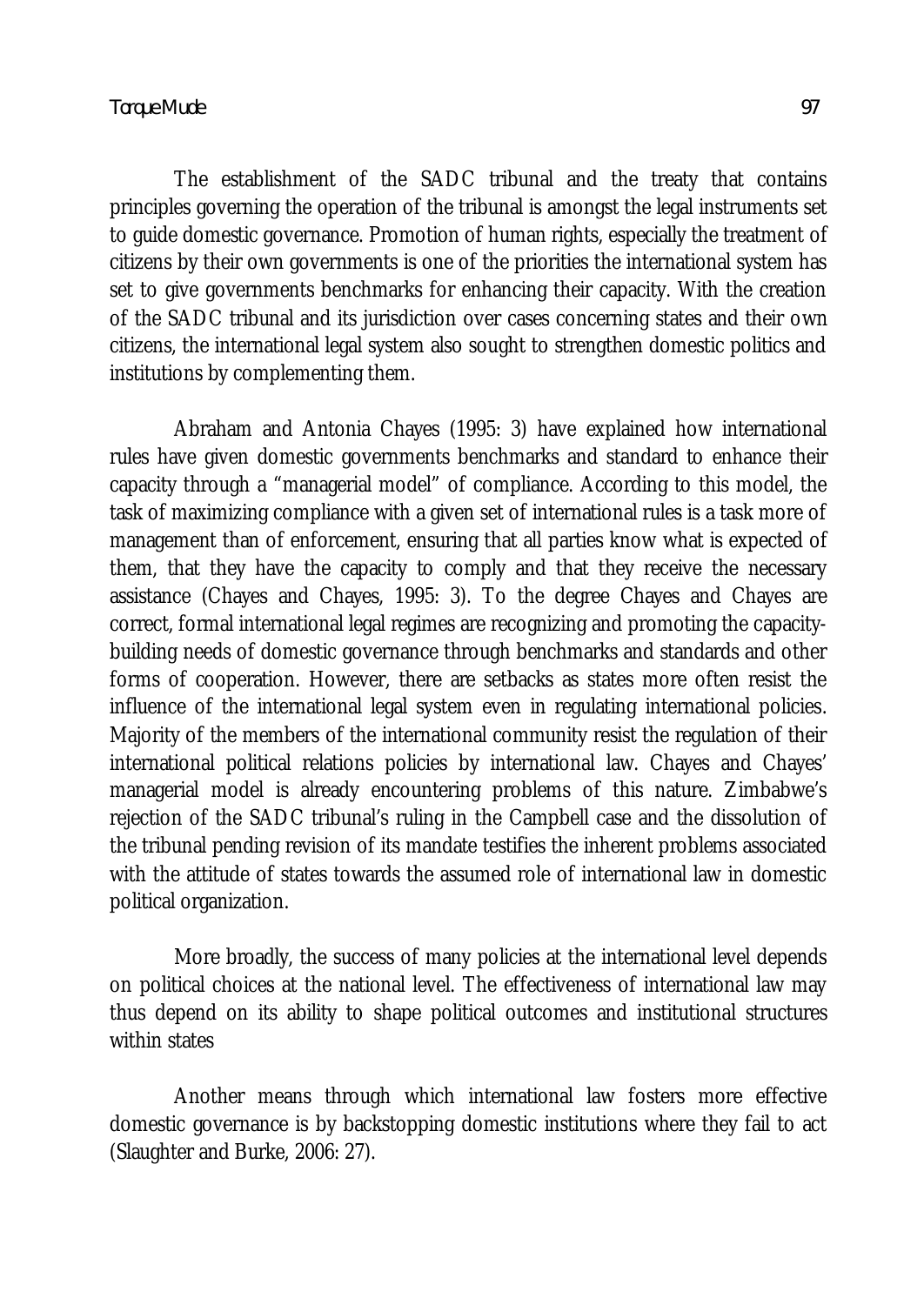States may fail to act as a result of reluctance, lack of political will, lack of resources and skills on a particular issue area. Usually, states fail to act on matters requiring them to meet their obligations for instance to protect the rights of their own citizens or citizens of other countries. All states in the international system have a duty to meet obligations *erga omnes,* rules of state responsibility (Wallace and Ortega, 2007: 23)*.* As mentioned before, this involves protecting own citizens as well as aliens. States often fail to comply with rules of state responsibility because of their preoccupation and obsession with power politics. Though it's a new phenomenon, international law has been seen intervening in domestic politics to backstop domestic governance where states seem to have fallen short of meeting their state responsibility obligations. Through the doctrine of humanitarian intervention under international law, the North Atlantic Treaty Organization (NATO) intervened in Kosovo in the 1990s to solve a human catastrophe that resulted from the former Yugoslavia's failure to her obligations *erga omnes* (Dugard, 2007: )*.* NATO's intervention was to backstop the government of former Yugoslavia because it had failed to do what is expected of it. In southern Africa, the SADC Tribunal made massive efforts to backstop the Zimbabwe government, even though the government refused to comply, when it failed to work to protect rights of white farmers in the Campbell case.

With international institutions such as the International Criminal Court, European Court of Human Rights, SADC Tribunal and many others cooperation among the international criminal justice mechanisms provide a modern form of backstopping by ensuring that states would adhere to principles of justice by making sure they treat their citizens in accordance with the law. It is said that necessity is the mother of invention. The establishment of international courts and tribunal was meant to provide mechanisms of backstopping and complementing domestic politics. One can say that the future of the mandate and jurisdiction of these international courts and tribunal is entirely domestic. Their increasing dominant role in domestic politics is enough evidence to substantiate that claim. This is not to say that domestic courts are losing relevance, rather domestic judicial institutions in many states are at the mess of political of political interference to the extent that separation of powers is no longer practiced. The executive in many states, including Zimbabwe, meddle with the legislature and judiciary for selfish political end to the detriment of ordinary citizens. This could have always been the case but modern democracy is emerging with modern remedies.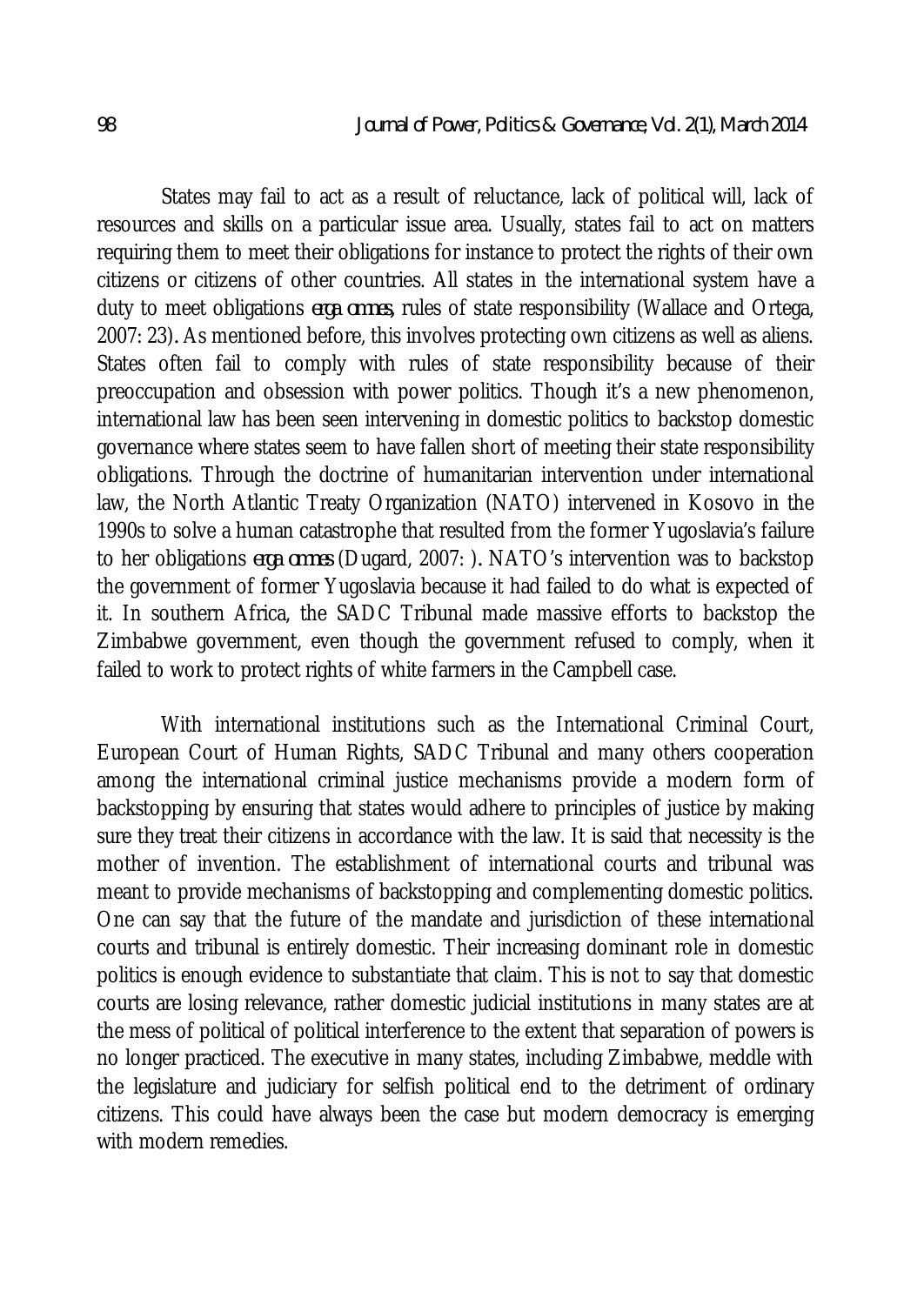Contemporary of those remedies is the involvement of international law through international courts and tribunals to backstop domestic political and legal institutions.

As early as 1625, Hugo Grotius who is considered 'the father of international law' recognized that the domestic courts of various states could backstop one another (Dugard, 2007). He anticipated that domestic courts of various states could provide mechanisms for backstopping one another in the event of failure of function to set benchmarks and standards. Grotius' ideas were not disregarded; they were rather used differently to suit events of the contemporary times, contemporary problems call for contemporary measures and solutions. Today international courts and tribunals are the ones which can backstop domestic judicial institutions. They can do that through the applying international law in domestic politics where domestic law could have failed to act or yield desirable and fair results.

Obvious example of international law as a backstop is the complementarity provisions of the Rome Statute of the ICC and protocol of the SADC tribunal among others. The ICC is designed to operate only where national courts fail to act a first time line means of prosecutions. Article 17 of the Rome Statute provides that the court shall determine a case is inadmissible if "the case is being investigated or prosecuted by a state which has jurisdiction over it unless the state is unwilling or unable genuinely to carry out the investigation or prosecution" (Rome Statute, 2003). This is not peculiar with the ICC alone. Article 15 of the Protocol and Rules of Procedure of the SADC Tribunal, Tribunal Protocol, gives the Tribunal the authority to deal with inter-state disputes as well as cases between natural or legal persons and states. Like the ICC, article 15(2) of the tribunal protocol provides that no natural or legal person shall bring an action against a member state unless he or she has exhausted all available remedies or is unable to proceed under the domestic jurisdiction. In accordance with article 15(3) the consent of other parties to the dispute shall not be required. The involvement of the SADC tribunal in the Campbell case was in compliance with article 15.

The SADC Tribunal held in the case of Mike Campbell (Pvt) Ltd and others v Zimbabwe that: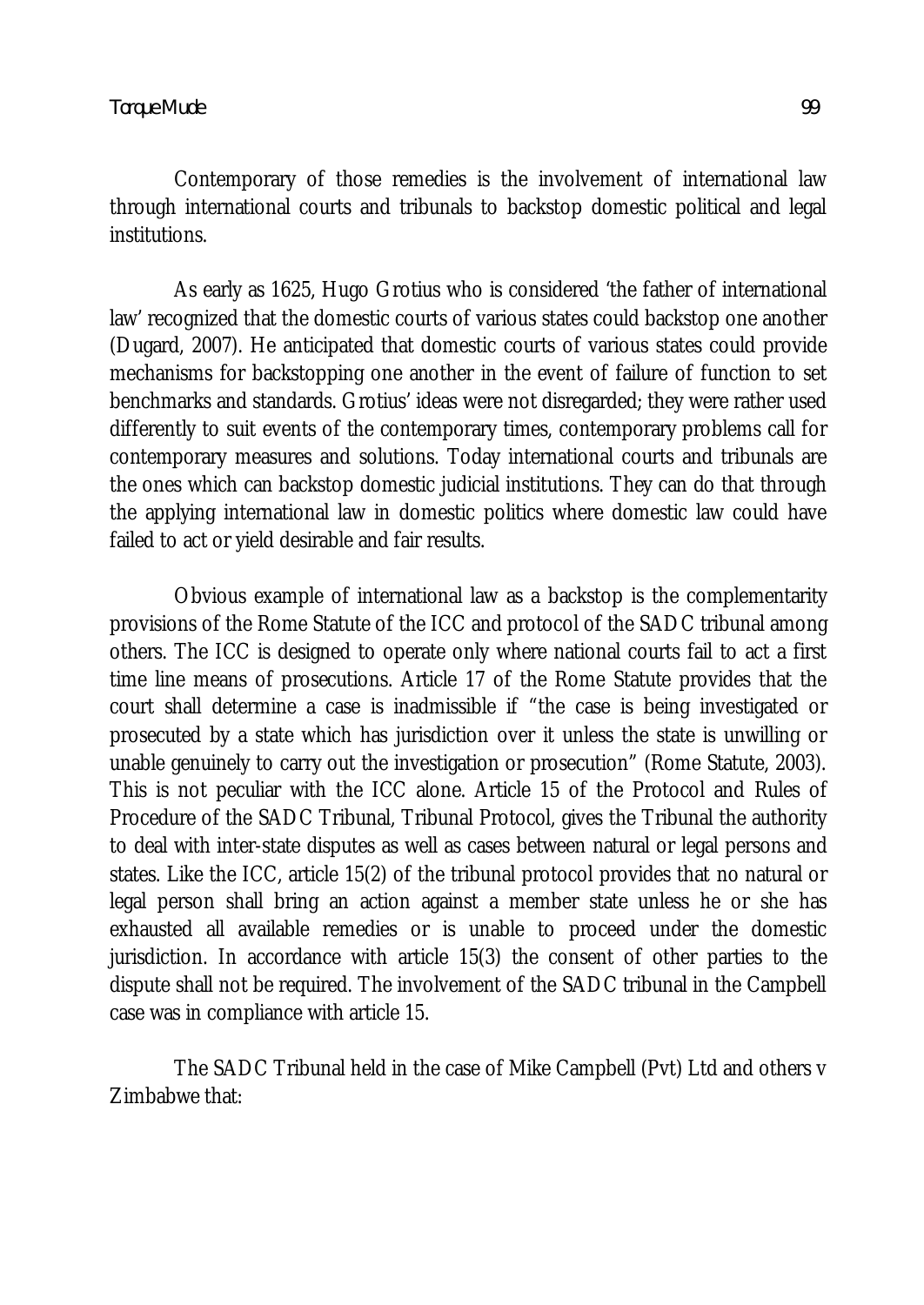It is settled law that the concept of the rule of law embraces at least two fundamental rights, namely the right of access to courts and the right to a fair hearing before an individual is deprived of a right, interest or legitimate expectation … Article 4 (C) of the Treaty obliges SADC states to respect principles of human rights, democracy and the rule of law and to undertake under article 6(1) of the Treaty 'to refrain from taking any measure likely to jeopardize the substance of its principles, the achievement of its objectives and the implementation of the provisions of the Treaty (SADC Case no. SADC (T) 11/08 at 35)

The complementary role of regional and sub-regional tribunals has been thus characterized:

The role of international tribunals is subsidiary and only becomes necessary when the state has failed to afford the required relief. However, the role of the international tribunal is important to the integrity of the human rights system and victims of violations, particularly when the state deliberately and consistently denies remedies, creating a climate of impunity (Shelton, 2001: 15)

Indeed, the role of international tribunals is very important especially to the dignity and integrity of the human rights system. However, it should be noted that international law and international courts and tribunal are not a sources of instant solution to problems facing the international community (Shaw, 2003). Their importance comes when they provide the second line of defense in cases where their domestic counterparts fail to act. For instance, the ICC can step in and provide a second line of defense in cases where domestic institutions fail "due to a total or substantial collapse or unavailability of its national judicial system" (Art 17.3) or "where a state is unwilling to prosecute independently or impartially" (Art 17.20) In various human rights courts, the requirements that individuals first exhaust local remedies gives states and particularly their domestic courts an incentive to reach conclusions acceptable to the international institution so the international court need not intervene to review the case. But in a majority of cases human rights courts intervene as a result of unwillingness on the part of states to handle human rights cases accordingly.

According to Slaughter and Burke (2006: 13), the actual backstopping provision in international legal institutional design is twofold.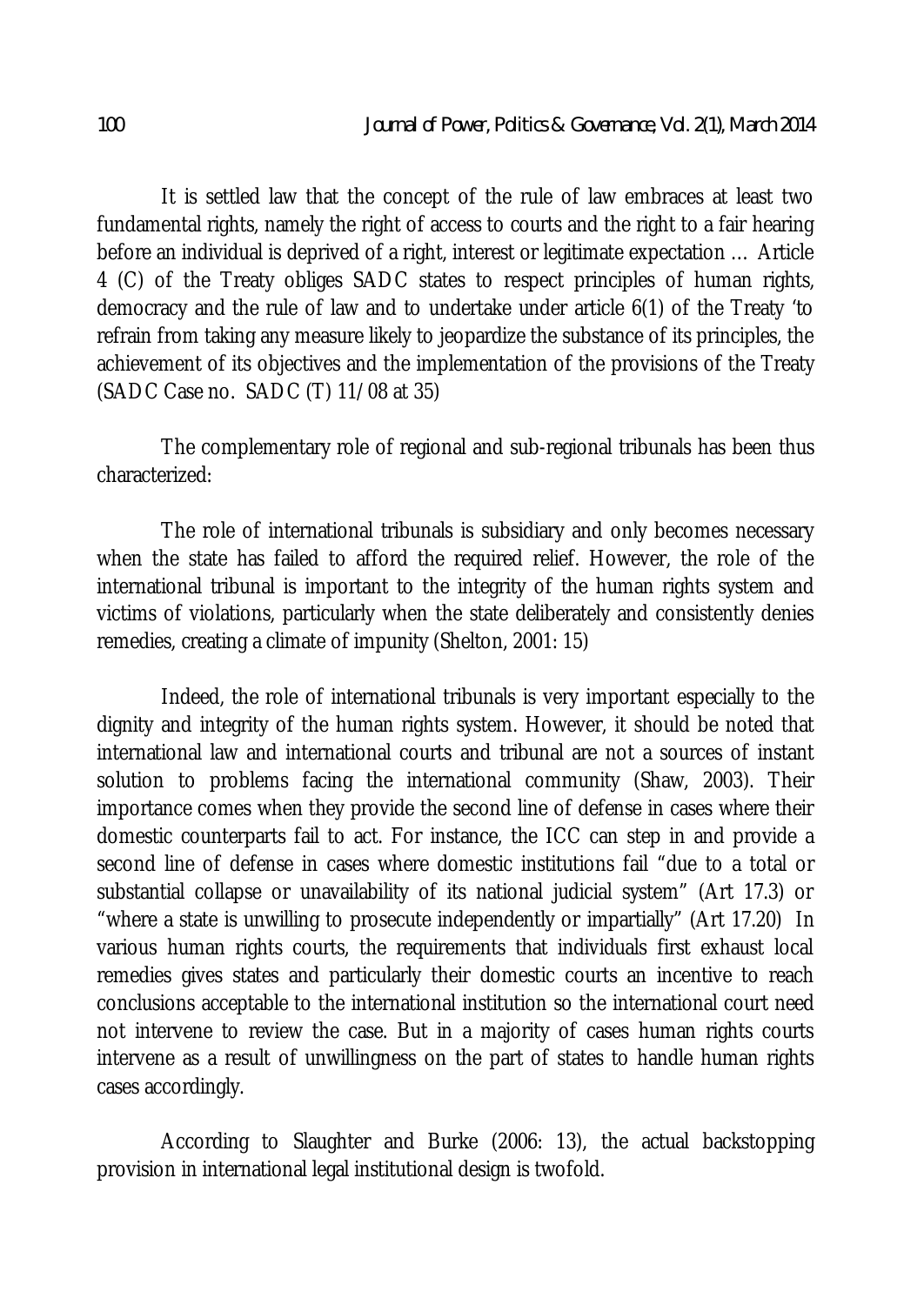First, the provision of a second line of defense when national institutions fail second is the ability of the international process to catalyze action at national level. The first provision is easy to implement as evidenced by the role the SADC tribunal has played in the Campbell case in Zimbabwe. It is easy because there are treaty provisions outline how international courts and tribunals can provide the second line of defense in the event that national courts have failed are not willing to act. Many states have approved of such provisions, though in practice they defect. Examples are the Rome Statute of the ICC, the Protocol and Rules of Procedure of the SADC tribunal and the Convention of Human Rights of the European Court of Human Rights. In the case of the European Court of Human Rights, EU law is superior to domestic law of member states. The second provision attracts a lot of resistance from states especially those that emphasize the Westphalia concept of sovereignty, Zimbabwe inclusive. Such states recognize and emphasize the superiority of domestic law to international law as they are aligned to the monist view of law. There is nothing wrong with that but the contemporary world in which we live international law has and is assuming an important influential role in domestic politics. This is due to the failure of domestic law to solve some domestic political problems that threaten international stability. Political integration has long been achieved; the new role international law has assumed is in the interests of legal integration in the international system.

The backstopping effect of international law institutions takes different forms and often case specific. This may be because the engagement of international law in domestic politics is a new phenomenon. Sometimes, the international institution will generate incentives for domestic governmental authorities to act at home as an alternative to international prosecution. At other times, particularly where powerful actors within a national government lack the political will to act at home, the international institution may alter the balance in domestic power struggles, strengthening the hand of those national officials who want to act. In the African context this is a tall order since majority of states in the continent resist the influence of international law in their domestic politics. At other times, international institutions threaten to impose sanctions on domestic governments that fail to meet international legal standards. Imposition of sanctions is an uphill task because states may threaten to or withdraw from an international organization if sanctions are imposed or to be imposed against them.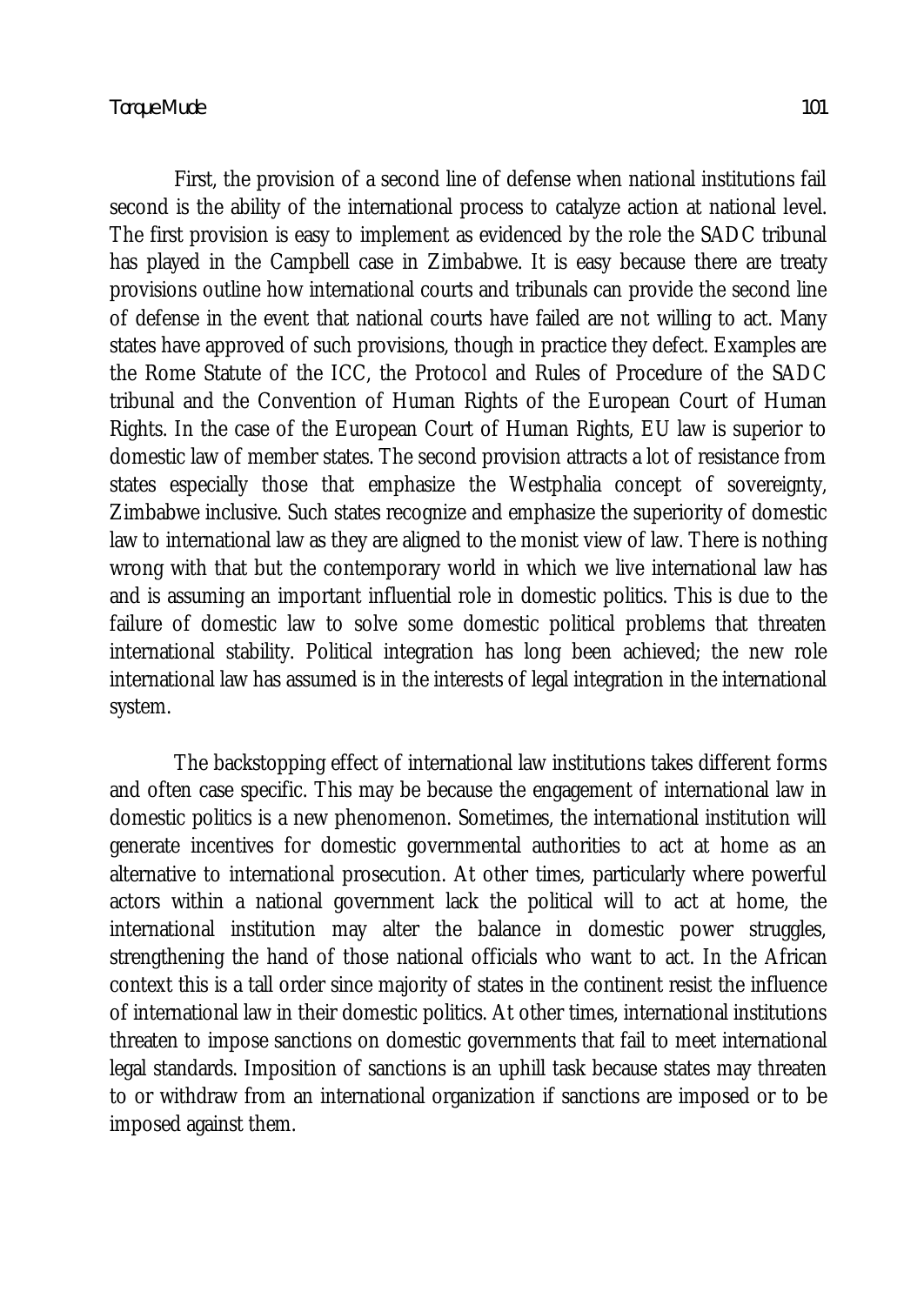When Zimbabwe was found guilty in the Campbell case she withdrew knowing that sanctional measures could have been imposed against her in accordance with article 32 (5) of the Protocol and Rules of Procedure of the SADC Tribunal for refusing to comply with the tribunal's *dicta.* Article 32 (5) of the Tribunal Protocol and Rules of Procedure states that the tribunal shall report to the Summit for appropriate action if any state fails to comply with ruling of the tribunal.

Moreover, in domestic politics international law can compel action by domestic governments. Despite the proliferation of international courts and tribunals domestic governments have retained the nearly exclusive use of their instruments of coercive authority (Tomuschat, 1981: 92). In most cases, national governments alone can use the police power, national judiciary or military as tools necessary to address transnational threats before they grow and spread. At times domestic governments may be unwilling to use these institutions either due to differing perceptions of national interests , a lack of political will or infighting within government themselves. In these cases, international law can be effective only by finding new ways to ensure that domestic governments actually use the tools at their disposal to address such threats before they spread.

International legal rules have long sought to constrain or mandate the behavior of states toward other states, their citizens and other state's citizen. The international legal system recorded considerable success on constraining the behavior of states towards other states. This is evidenced by the way states comply with laws of diplomatic relations, consular relations, laws of the sea and airspace and other rules of international law that give other states incentives to reciprocate in the event that a state defects from them. On constraining the behavior of states towards their own citizens, the international legal system is facing major challenges, so far. One of the modern limits to Westphalia concepts of sovereignty is the obligations imposed by international law particularly human rights law on the conduct of states towards their own citizens. However, domestic governments have a tendency of co-opting the force of international law to serve their own objectives.

The involvement of international law in domestic politics has impacted negatively on the Westphalia concept of sovereignty. It has placed limits on traditional notions of state sovereignty.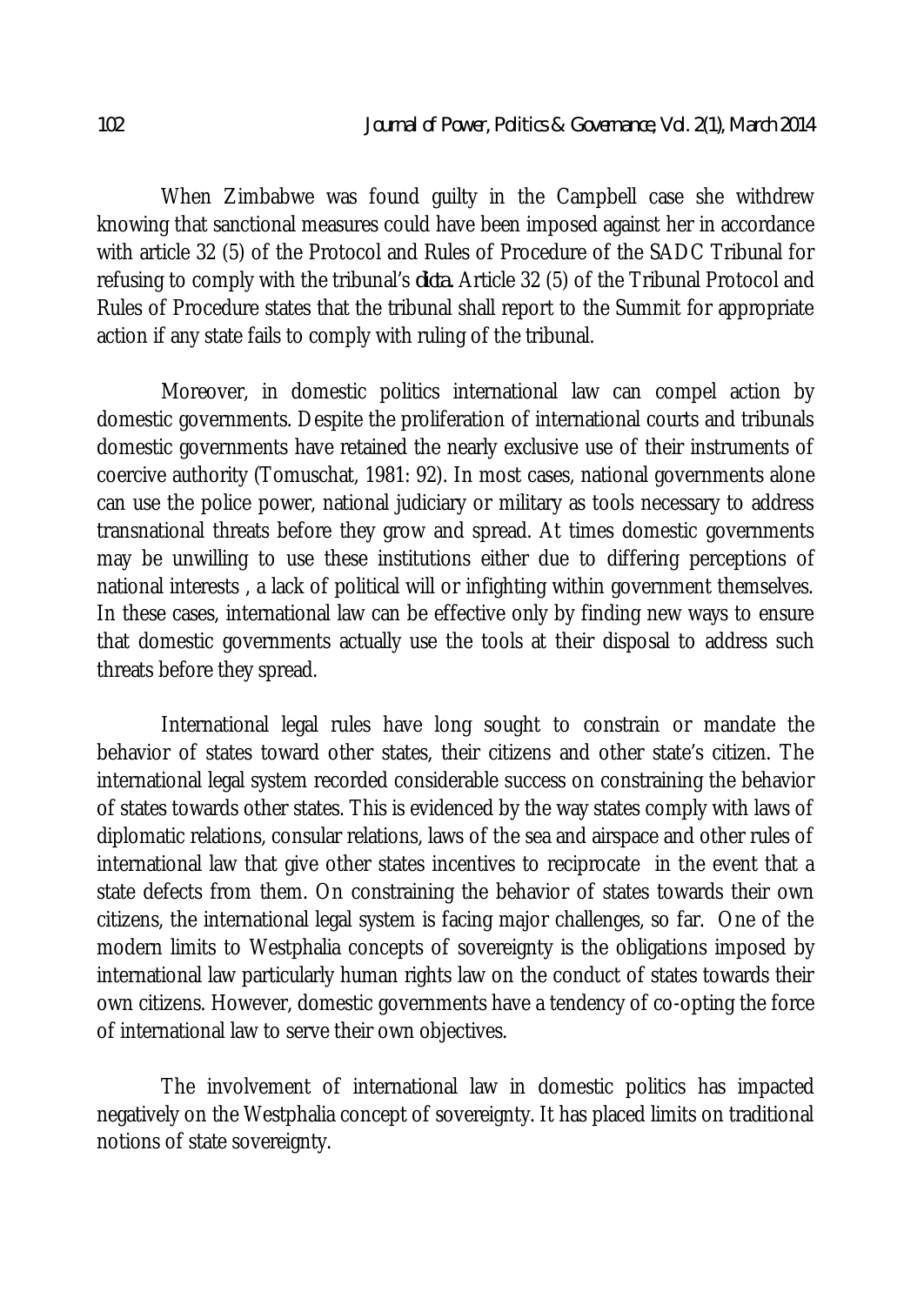For instance, under contemporary international law modern domestic governments can no longer treat their citizens the way they see fit. A presage of this shift is the new doctrine of responsibility to protect.

The Responsibility to protect launched in 2001 essentially called for updating the UN Charter to incorporate a new understanding of sovereignty (International Commission on Intervention and State Sovereignty, The Responsibility to Protect: Report of the ICSS, 2001). In the Commission's conception, the core meaning of UN membership has shifted from "the final symbol of independent sovereign statehood and thus the seal of acceptance into the community of nations" to the recognition of a state "as a responsible member of the community of nations". To this effect, promotion of human rights has been added as an attribute of statehood in addition to other qualifications of statehood contained in the Montevideo Convention of 1933 (Dugard, 2007). Being a responsible member of the international community of nations entails effort, ability, and commitment to protect human rights among other things.

According to the ICSS (2001) "there is no transfer or dilution of state sovereignty. But there is a necessary re-characterization involved: from sovereignty as a control to sovereignty as responsibility in both internal functions and external duties". Internally, a government has a responsibility to respect the dignity and basic rights of its citizens. Externally, it has a respect the sovereignty of other states. Further the ICSS places the responsibility to protect on both the state and on the international community as a whole. It insists that an individual state has primary responsibility to protect the individuals within it. However, where the state fails in that responsibility, a secondary responsibility falls on the international community acting through the UN and other international and regional organizations such SADC and their specialized agencies. According to article 53 of the UN Charter, regional organizations such as SADC should assist the UN in executing its mandate and objectives. In this regard, the involvement of the SADC tribunal in the domestic politics of Zimbabwe was in fulfillment of the new doctrine of responsibility to protect and in recognition of article 53 of the UN Charter. In other words, it was in fulfillment of international objectives.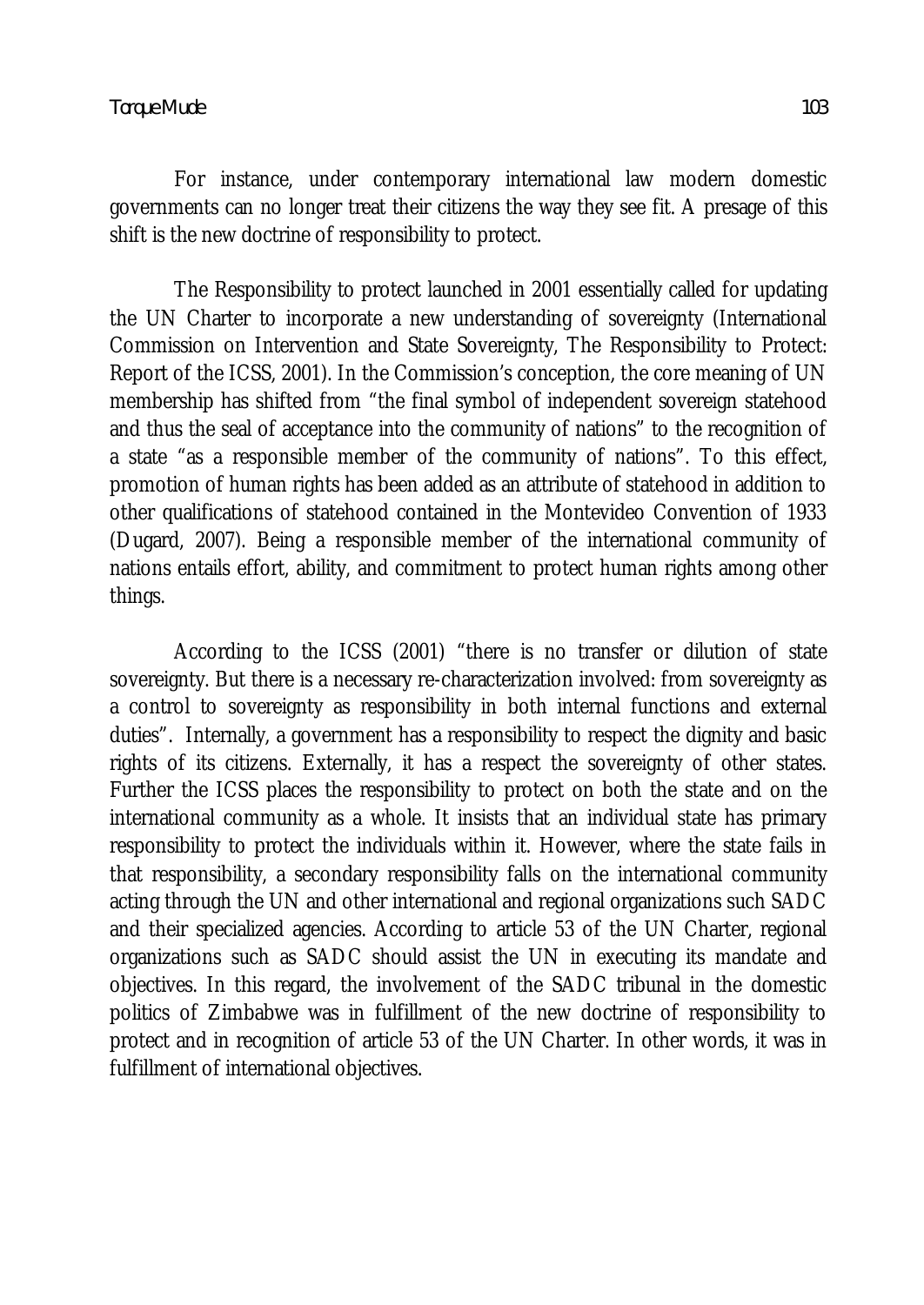The responsibility to protect has it that, "where a population is suffering serious harm, as a result of interwar, insurgency, repression or state failures and the state in question is unwilling or unable to halt or avert it, the principle of nonintervention yields to the international responsibility to protect" (ICSS, 2001). The international responsibility to protect has been invoked several times in current international politics to justify humanitarian intervention. Examples are the NATO's intervention in former Yugoslavia in the 1990s, NATO's intervention in Libya and Egypt recently. It should be noted that the SADC tribunal intervened in the Campbell case in Zimbabwe because the country was unwilling to avert the land conflict in accordance with the domestic law of the country.

International law promotes the responsibility to protect while also reframing the sovereignty debate to cover a principle of both effective and legitimate sovereignty through international assistance and conditioning sovereignty on state behavior (Eide, 2004: 10).

EU's intervention in the domestic affairs of EU member states is the hallmark of EU-style "post-Westphalian sovereignty" described by Robert Cooper (2003) in The Breaking of Nations. Cooper argues that post-modern states can no longer rely on the unities that have characterized the political order. This is, according to the author, a significant change between the recognition of national sovereignty and the separation of domestic- and foreign affairs as counted for the pre-modern and modern states. The post-modern agenda is centred on international bodies, international agreements, and national sovereignty therefore becomes a matter of having a seat at the negotiating table and reaching common agreements. Additionally, openness and mutual interference makes the post-modern states more vulnerable. Cooper argues that pre-modern regimes cannot be disregarded since they may either sympathize with or protect such groups. This implies the need for interventions which can harness national sovereignty to allow international law to structure domestic politics. Thus the genesis/ provenance of SADC seek to perform the above function.

Not so long ago, Oppenheim (1908: 29) observed that international law has grown into the most effective weapon for preserving global peace and security.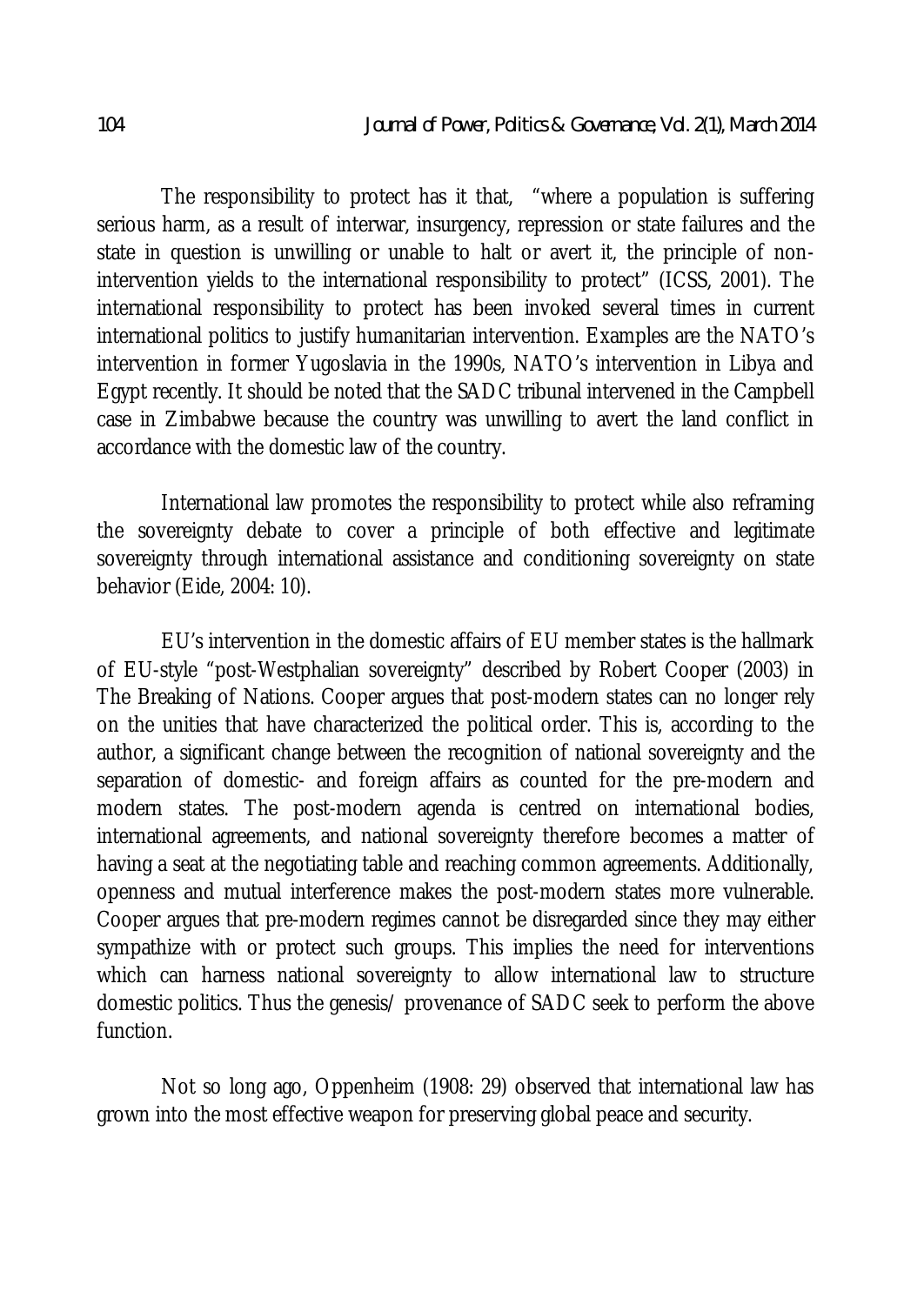Today, international law governs not only how states relate with each other, but also how states deal with their own subjects, especially concerning the protection of human rights. International law now provides a system of checks and balances in domestic political governance through backstopping government action and strengthening domestic government institutions.

According to Tomuschat (1999: 23), international law has a general function to fulfill namely to safeguard international peace, security and justice in relation between states. To say that international law aims at peace 'between states' sounds perhaps to narrow the scope of international law. The scholar questioned the methodology international law can use to perform the above functions. To reiterate, Tomuschat (1999: 33) asserts that international law must also seek to advance human rights as well as the rule of law domestically inside states for the benefit of human beings. Advancing the protection of human rights and the rule of law domestically requires international law to be directly involved in domestic governance. Sovereignty could be the only stumbling block, but its revision which many states in the international community seem to have failed to embraced promises a ray of hope.

In conclusion, International law's influence on domestic politics, a process that is already underway, requires a broader thinking of and attitude towards the functions of international law. As in Europe, the focus of a growing number of international rules is no longer interstate relations, it is increasingly government's capacity and will to act in prescribed was towards their own peoples. The result is a growing interaction between international law and domestic politics in ways that have lasting implications for both. This role of international law in domestic politics is facing stiff resistance in the southern African context. Zimbabwe's rejection of the SADC tribunal ruling in the Campbell case and subsequent withdrawal of her signature from the tribunal protocol as well as the country's influence in the disbandment of the tribunal speak volumes of the attitude of states in the sub region towards the role of international law in domestic politics.